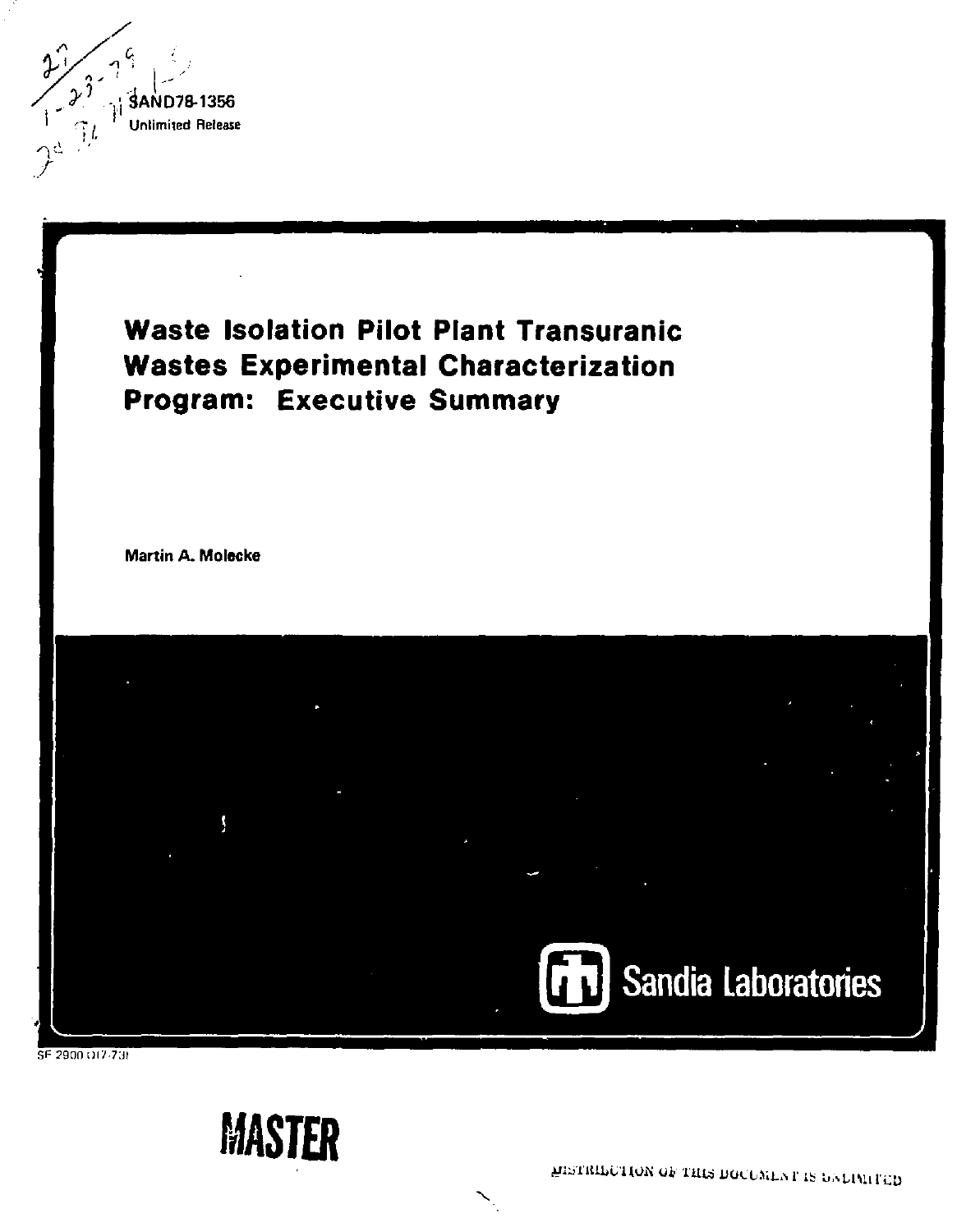SAND78-1356

Unlimited Release

Printed November 1978

Submitted June 1978

Waste Isolation Pilot Plant

Transuranic Wastes Experimental Characterization Program:

Executive Summary

Martin A. Molecke Sandia Laboratories Nuclear Waste Experimental Programs Division 4512 Albuquerque, New Mexico 67185

 $\mathbb{Z}^{2n}$  .

 $\ddot{\phantom{0}}$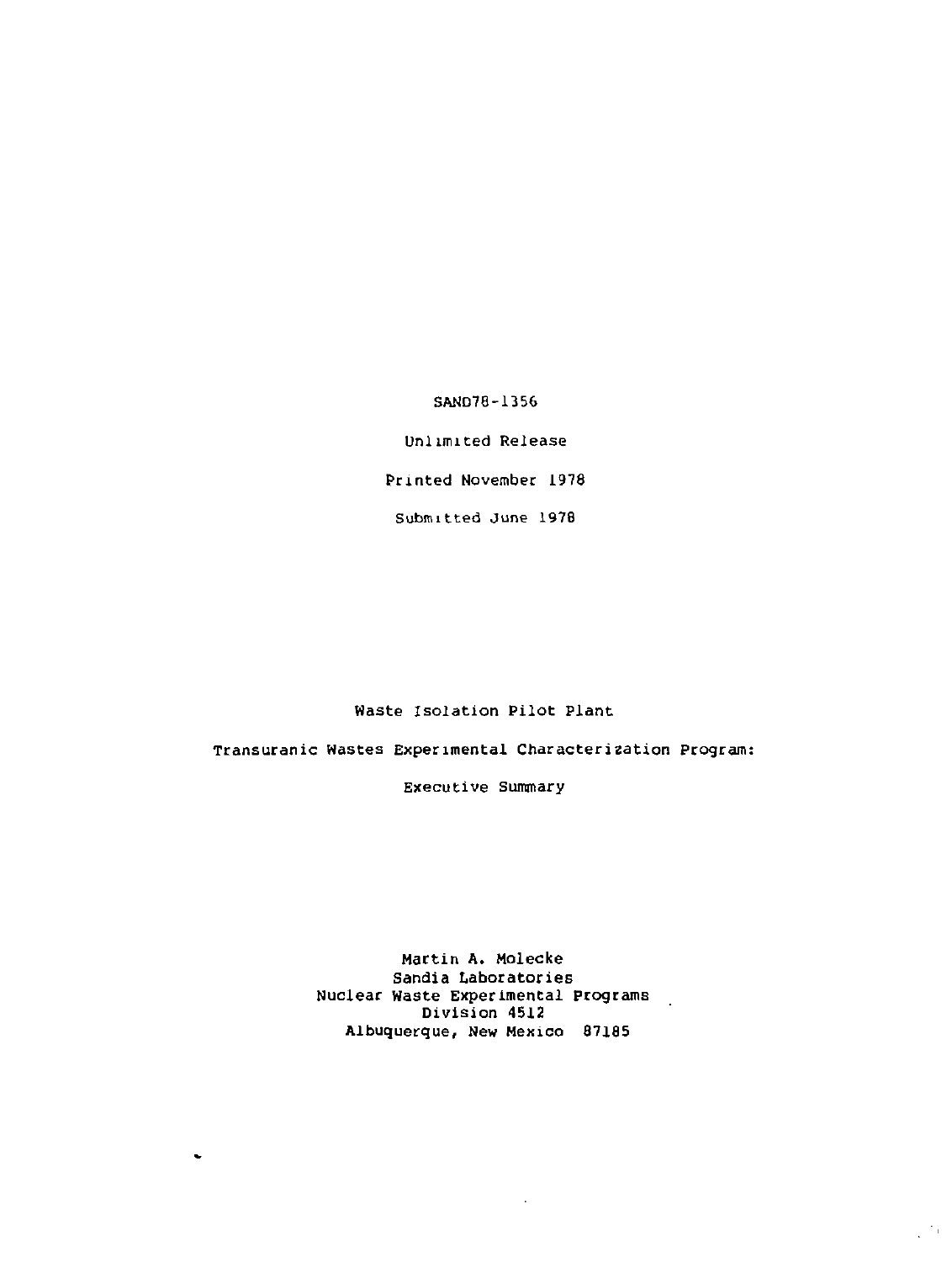# **TABLE OF CONTENTS**

 $\lambda$ 

ä,

 $\sim$ 

Ÿ,

|                                              | Page |
|----------------------------------------------|------|
|                                              | 11.  |
|                                              | ı    |
|                                              | 2    |
|                                              | 4    |
|                                              | 5    |
| Areas of Major Concern and Insufficient Data | q    |
| Experimental Studies Summary                 | 12   |
|                                              | 20   |
|                                              | 21   |
|                                              | 22   |

 $\ddot{\phantom{1}}$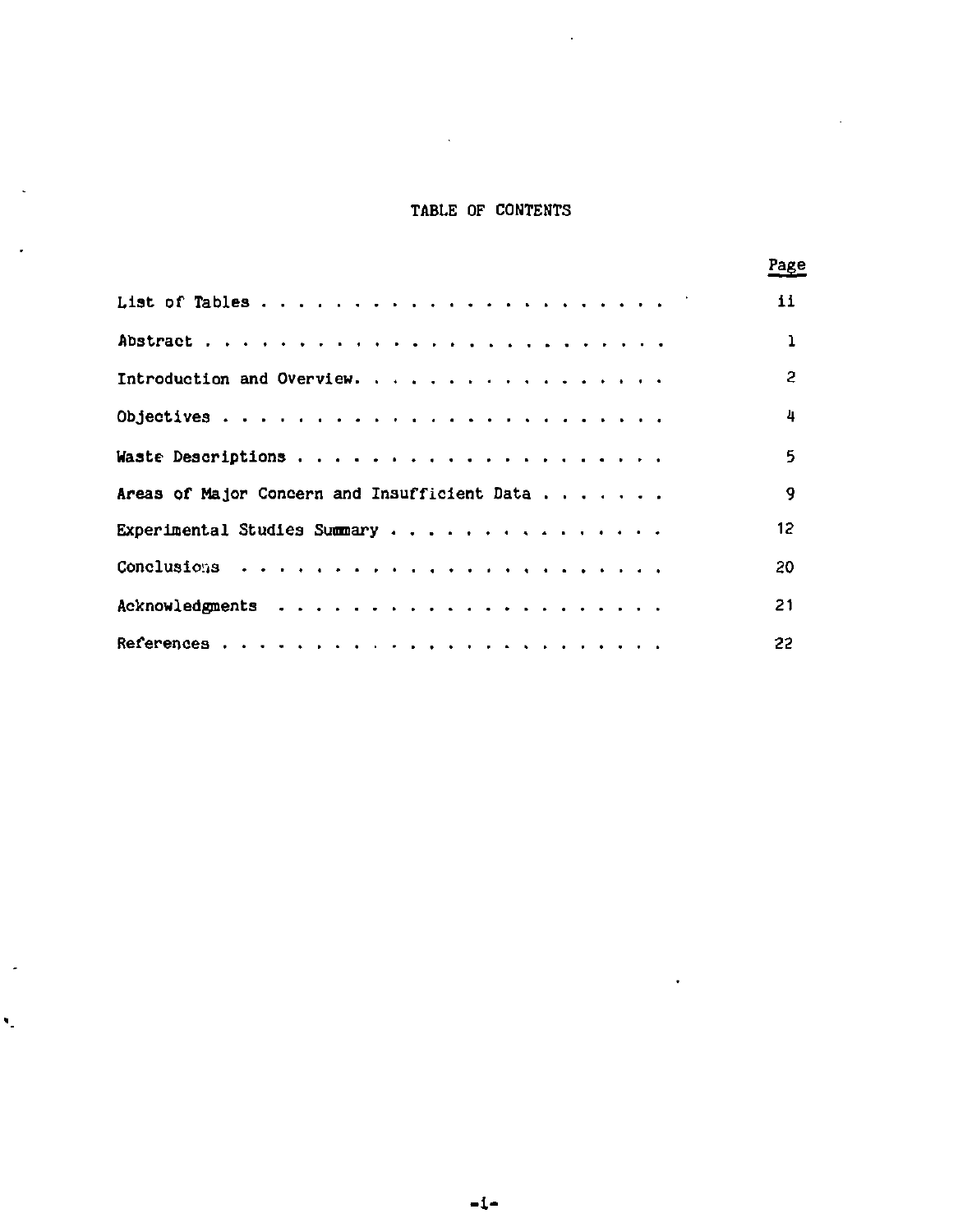# LIST OF TABLES

 $\sim 10^{-1}$ 

 $\sim 10^{11}$  m  $^{-1}$ 

and the company

| Table        |                                                       | Page |
|--------------|-------------------------------------------------------|------|
| $\mathbf{1}$ | Existing DOE Defense Related Wastes                   | 6    |
| 2            | Potential TRU Waste Matrices                          | 6    |
| 3            | Physical Characteristics of DOE TRU Wastes $\cdots$ . | 7    |
| 4            | Areas of Major Concern and Insufficient Data $\ldots$ | 10   |
| 5            | Gas Generation from TRU Wastes                        | 11   |
| 6            | WIPP TRU Wastes Experimental Summary: Long-           | 74   |
| 7            | WIPP TRU Wastes Experimental Summary: Short-          | 18   |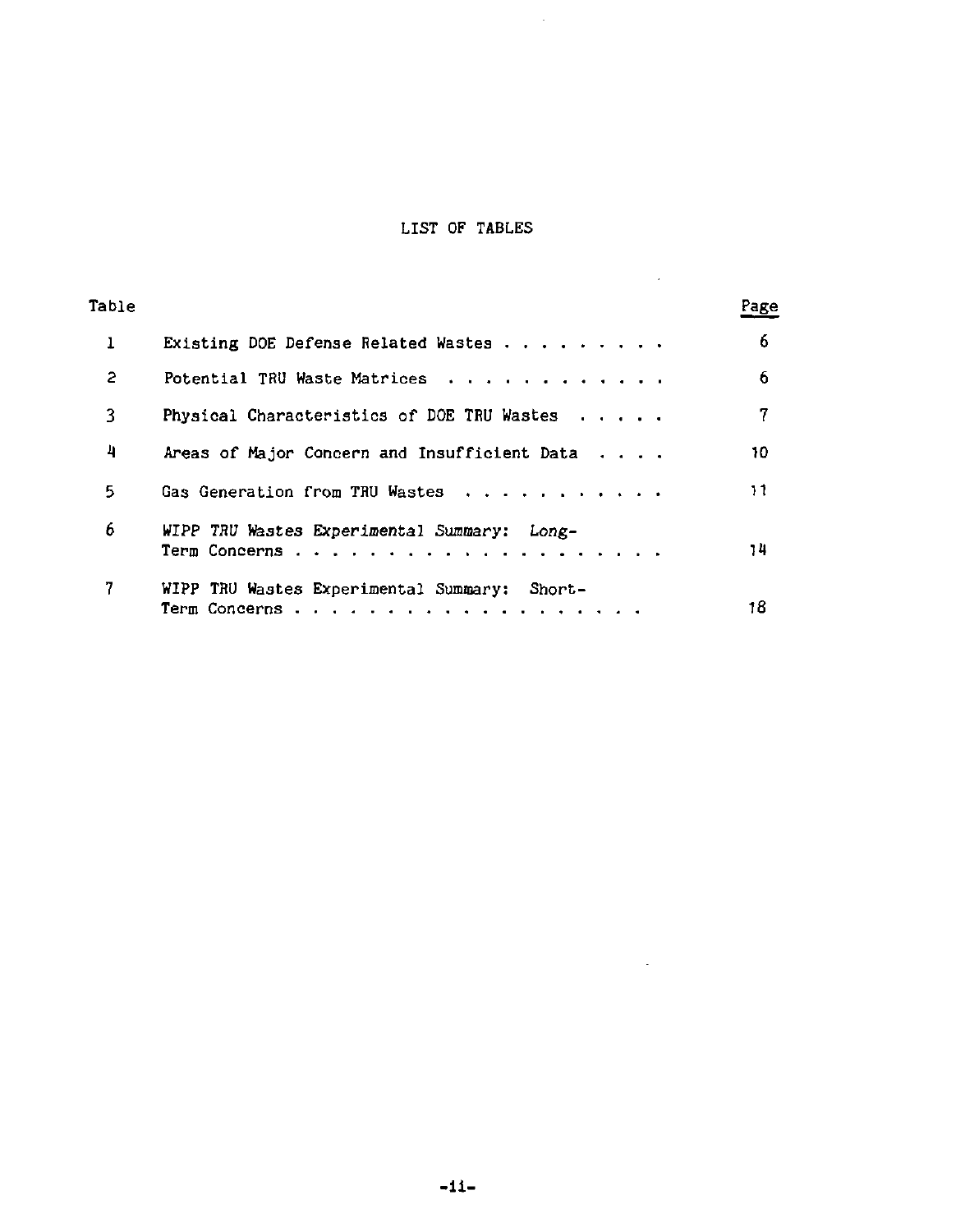### **SAND78-1356 Unlimited Release Printed November 1978 Submitted June 1978**

### **Haste Isolation Pilot Plant Transuranic Wastes Experimental Characterization Program: Executive summary\***

# **Martin A. Molecke Sandia Laboratories Nuclear Haste Experimental Programs Division 4S12 Albuquerque, New Mexico 87185**

#### **ABSTRACT**

**A general overview of the Waste Isolation Pilot Plant transuranic wastes experimental characterization program is presented. Objectives and outstanding concerns of this program are discussed. Characteristics of transuranic wastes are also described. Concerns for the terminal isolation of such wastes in a deep bedded salt facility are divided into two phases, those during the short-term operational phase of the facility, and those potentially occurring in the long-term, after decommissioning of the repository. An inclusive summary covering individual studies, their importance to the Waste Isolation Pilot Plant, investigators, general milestones, and comments are presented.** 

**»Thi« work supported by the Department of Energy**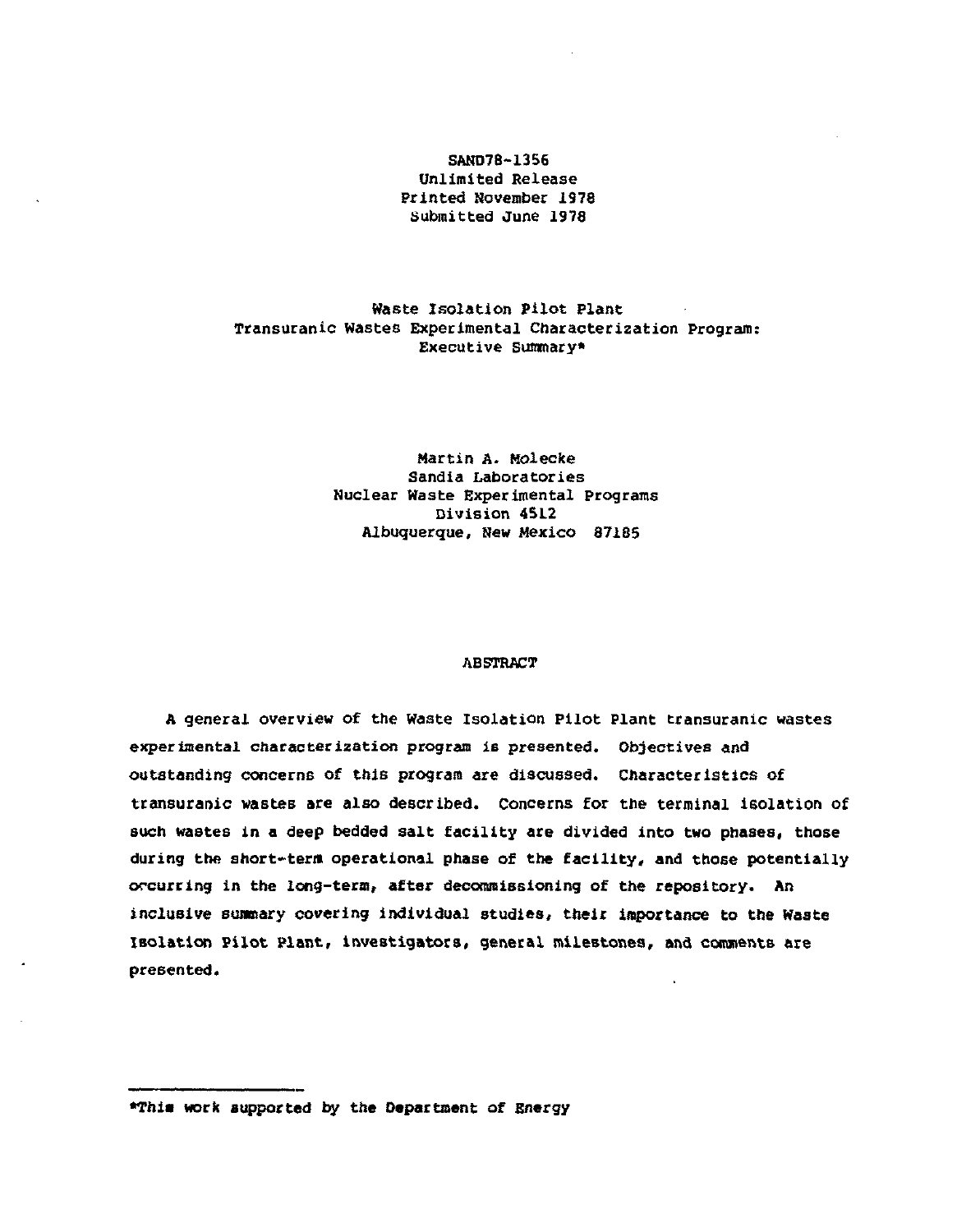#### INTRODUCTION AND OVERVIEW

The Waste Isolation Pilot Plant (WIPP) will be a facility to demonstrate the environmentally safe and practical disposal of radioactive wastes in a deep underground salt bed. The proposed site for the WIPP is in the Los Medanos area of southeastern New Mexico, approximately 42 km (26 miles) east of the city of Carlsbad and about 66 km {41 railesj northeast cf Carlsbad Caverns. A major portion of the wastes (solid form only) accepted for terminal isolation at the WIPP will be Department of Energy (DOE) defense-related transuranic {TRU) wastes, both contact-handled and remote-handled (surface dose rates *<* 200mrem/hr and > 200 mrem/hr, respectively). These wastes contain relatively small quantities of plutonium plus other alpha-emitting radionuclide contaminants. Contact-handled TRU wastes contain virtually no fission products and, therefore, generate little heat and radiation external to their containers. These wastes are, however, potentially hazardous and must be effectively isolated from the biosphere. Remote-handled TRU wastes may exhibit much greater suface dose rates and thermal outputs of up to hundreds of watts per container.

The scope of the WIPP program also includes experiments using high-level waste {HLW, commercial and/or defense) and spent unreprocessed fuel elements (SURF) (1). Such experiments will be conducted in the laboratory as well as in situ. It is planned that HLW emplaced in the WIPP for experiments will be retrieved at the end of the experimental program. Overall scope and details of the WIPP HLW experimental program are described elsewhere (2a, b).

The proposed WIPP repository will consist of two distinct phases: an operational phase (SHORT-TERM, 0 up to a maximum of about 50 yeare) consisting of excavation, waste emplacement, routine operations, and decommissioning; and, a passive phase of terminal isolation (LONG-TERM) following decommissioning and mine closure. During the operational phase, the WIPP is envisioned to function in two modes, pilot plant and full-scale repository for defense transuranic wastes. TRU wastes will be stored in a retrievable manner during the pilot plant phase, while monitoring plus engineering and storage operations are demonstrated. The pilot plant phase will continue until waste emplacement operations and confirmatory testing (e.g., confirmation *of.* 

 $+0101 -$ HOTEL THE SERVE OF THE SERVE OF THE SERVE OF THE SERVE OF THE SERVE OF THE SERVE OF THE SERVE OF THE SERVE OF THE SERVE OF THE SERVE OF THE SERVE OF THE SERVE OF THE SERVE OF THE SERVE OF THE SERVE OF THE SERVE OF THE SERV Energy, now tray of their employs that is also as the contractor, and there exergisting in the party warranty approximation in the label of the state of a testing a legal of the state of any state of an interaction of the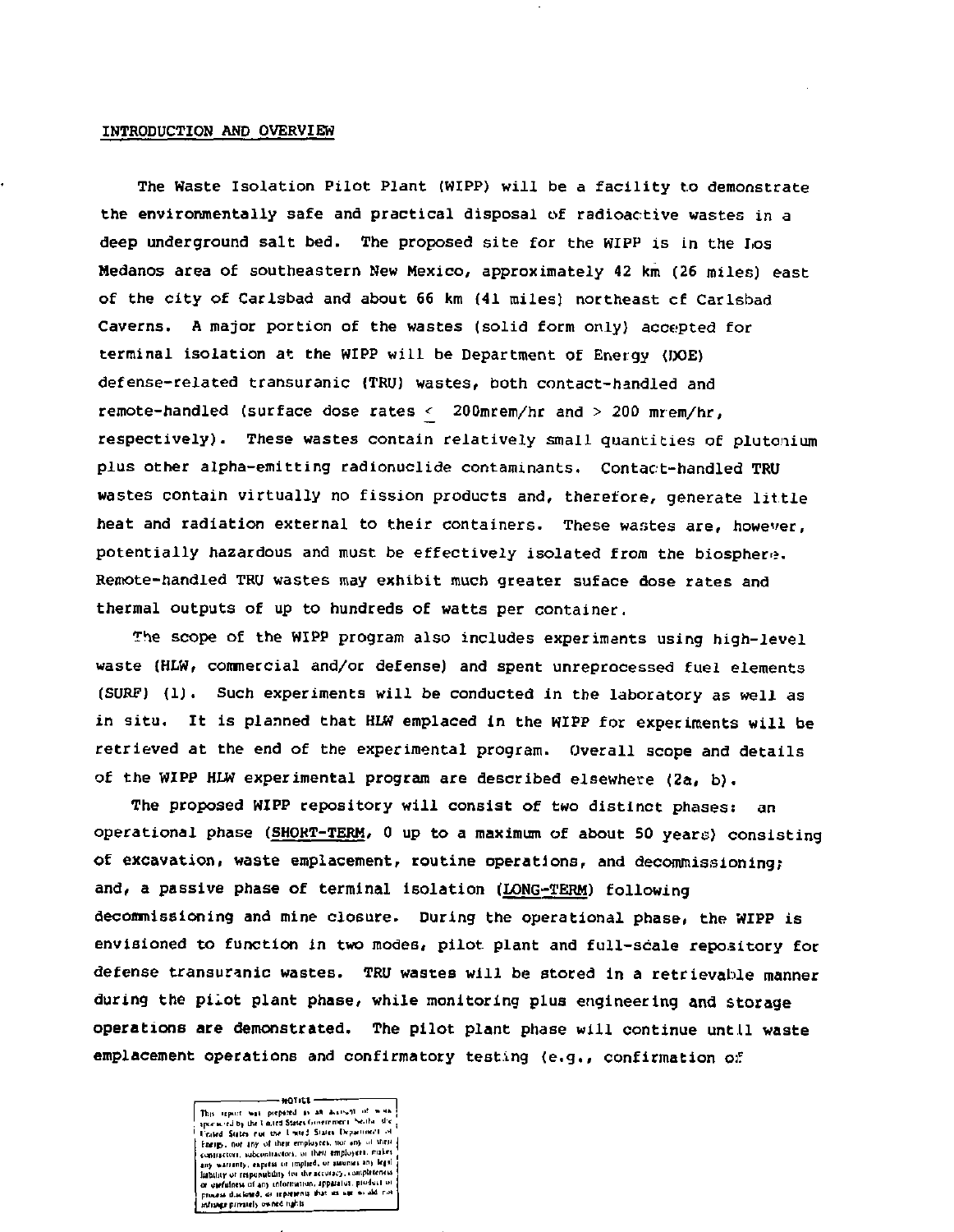preceding laboratory experimental results and predictive models) on actual, non-simulated wastes have been technically and administratively judged to be acceptable and safe. This phase is tentatively estimated to last for five years, for retrievability restraints, beginning in early 1986, the current target date for acceptance of TRU wastes in the WIPP. Assuming a successful completion of the pilot phase, the WIPP will, with potential concurrence of the Nuclear Regulatory Commission, change to a full-scale TRU waste disposal mode with the need for waste retrieval eliminated. The capability for waste retrieval will, however, be demonstrated on an engineering scale before completion of the pilot plant phase.

The WIPP repository has been conceptually planned (3) to have adequate capacity for all DOE-generated contact-handled and remote-handled TRU wastes (in temporary pad storage and to be generated) into the beginning of the twenty-first century. The contact-handlod TRU wastes will be emplaced in a salt bed horizon about 640 meters (2100 ft) below the surface of the earth. The remote-handled (i.e., shielded transport and handling) TRU wastes will be emplaced in an 800-meter (2600 ft) deep horizon. Details of the conceptual engineering design and waste emplacement (plus retrieval) procedures for both TRU wastes and HLW experiments are described elsewhere (3).

Aside from safe handling and waste emplacement operations, a determination and demonstration of the long-term safety for the isolation of radioactive wastes in the WIPP will require many chemical, physical, and geochemical experiments on the waste forms, the salt bed storage environment, and their possible interactions. The purpose of this TRU waste characterization program is to describe and focus relevant current and future experiments directly applicable to the terminal isolation conditions of TRU wastes in the WIPP, not to present results obtained from temporary, near-surface storage of similar wastes.

The emphasis in this document is on programs of a chemical, waste characterization, materials and metallurgical nature. An overview of related, supporting programs will also be presented. An overview of the WIPP TRU waste characterization program is presented in Tables 4, 5, 6, and 7. These tables include descriptions of major concerns for both the operational phase and the long-term, waste degradation plus gas generation studies, why they are of importance to the WIPP program, who the investigators are, etc.

-3-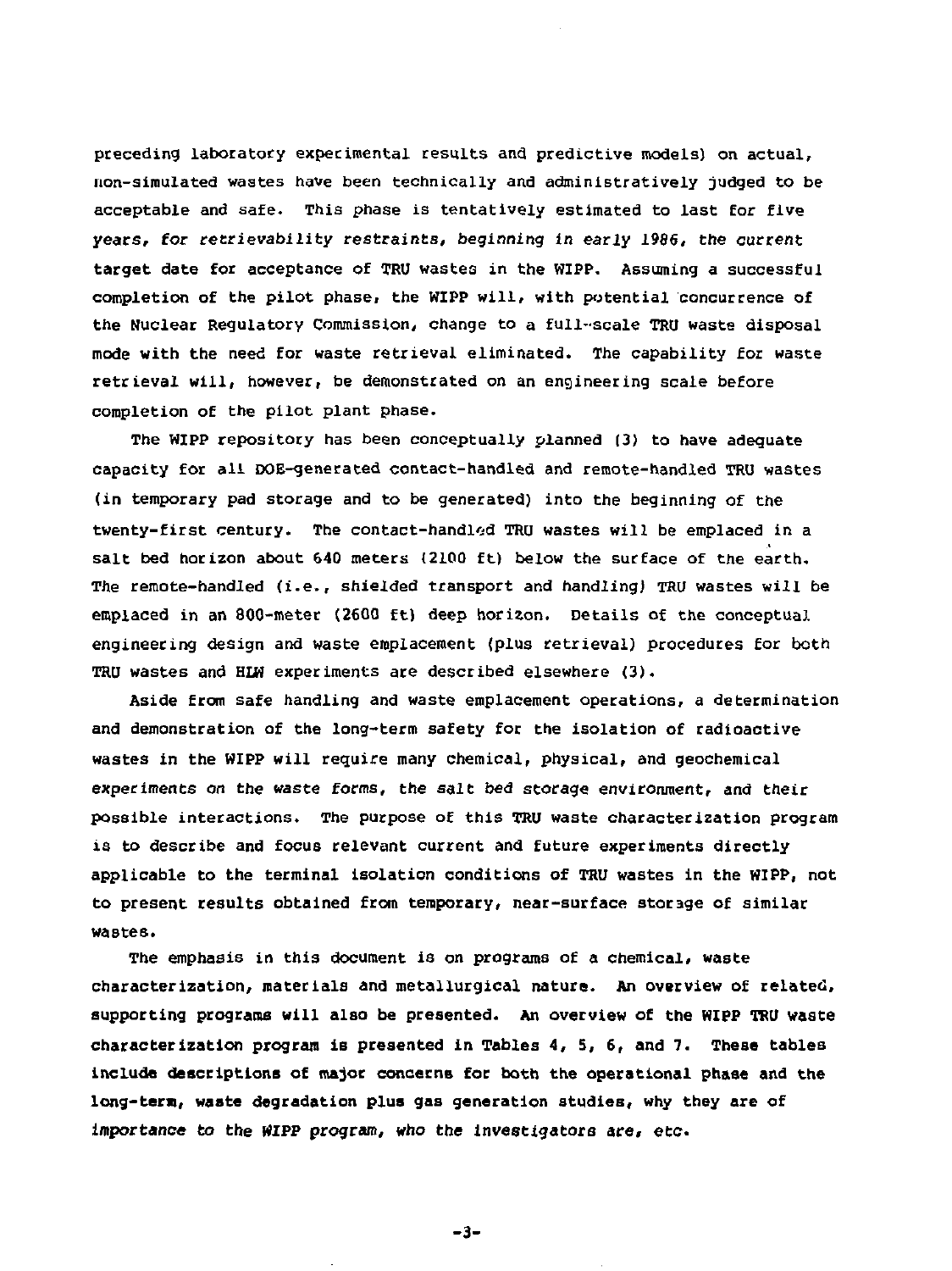The majority of such studies are now in progress (or in the planning stage) at various DOE, industrial, and university research laboratories. Most of the laboratory programs will be complete before the first waste is accepted at the *MX??.* Some monitoring, demonstrations, and experimental validations with actual TRU wastes are planned in the WIPP to substantiate, beyond any reasonable level of doubt, that terminal isolation of long-lived radioactive wastes in a bedded salt facility is indeed environmentally safe and acceptable.

#### OBJECTIVES

The principal objectives of this experimental characterization program, with the overall goal as stated above, are:

- 1. To define the perceived hazards or concerns for terminal isolation of TBU wastes in the WIPP bedded salt facility,
- 2. To quantify (experimentally) waste behavior plus degradation and interactions with the geologic environment; to obtain data sufficient to determine kinetics and mechanisms of occurring interactions, permitting the formulation of predictive, analytical models for such interactions valid for hundreds to thousands of years of geological isolation.
- 3. Tc conduct "accelerated aging" experiments, both in the laboratory and in situ to help validate long-term predictive, analytical models.
- 4.  *r o* determine the consequences of waste-repository interactions; to supply measured parameters for ongoing consequence and safety assessment studies.
- 5. To validate and support waste acceptance criteria for the types and quantities of wastes and waste packages to be transported to and safely isolated in the WIPP.
- 6. To investigate the potential effects on the WIPP salt repository and its attendant waste containment integrity following such conceivable events as flooding or fracturing of the facility after decommissioning.

For the attainment of the above objectives, data measured in the WIPP TRU waste characterization program will be combined with applicable existing knowledge obtained from;

(a) Idaho National Engineering Laboratory (INEL) experienoe with temporary pad storage of TRU wastes  $(4)$ :

.«-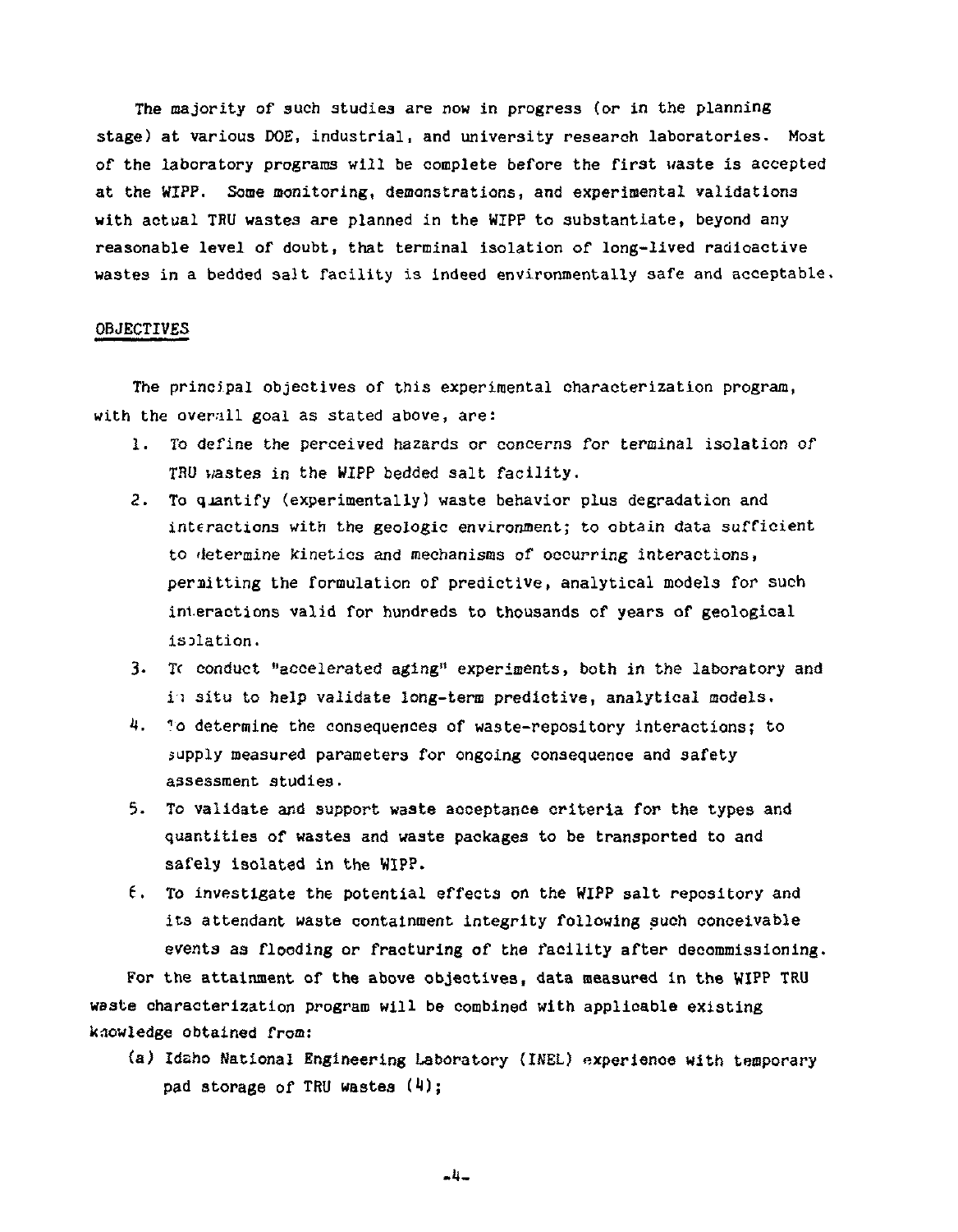- (b) shallow trench burial of TRU wastes at Los Alamos Scientific Laboratory (LASL) (5) and from experimentation thereon (6):
- (c) operating experience and testing at the Asse II salt mine pilot plant for the disposal of radioactive wastes in the Federal Republic of Germany (7,8,9);
- (d) various United States, European, and Japanese laboratories working in waste management (10, 11).

#### WASTE DESCRIPTIONS

The existing unprocessed varieties of DOE defense-related TRU wastes are listed in Table 1. Approximately  $3.4 \times 10^4$  M<sup>3</sup> (1.2 x 10<sup>6</sup> ft<sup>3</sup>) of these wastes are temporarily stored on surface pads ^t INEL (as of 1977). These are among the first wastes, presumably, which will be transported to the WIPP for terminal isolation. The DOE has charged Sandia Laboratories with the technical responsibility for determining whether such existing, non-homogeneous types of waste are acceptable for safe, long-term isolation in the WIPP. A significant percentage of the studies in this waste characterization program apply directly to answering this question.

In July, 1979, the Waste Acceptance Criteria Steering Committee (WACSC) will evaluate all available data, interpretations, and recommendations from this study, as well as all applicable similar laboratory work, and then recommend for DOE approval a WIPP TRU Waste Acceptance Criteria document. This criteria document will guide waste generators and shippers as to whether various waste types are acceptate without processing or whether they must be processed (i.e., incinerated and encapsulated) to meet the criteria.

Table 2 is a listing of potential, homogeneous waste matrices which may be used to stabilize processing residues. Table 3 describes some of the physical characteristics of existing DOE TRU wastes.

-5-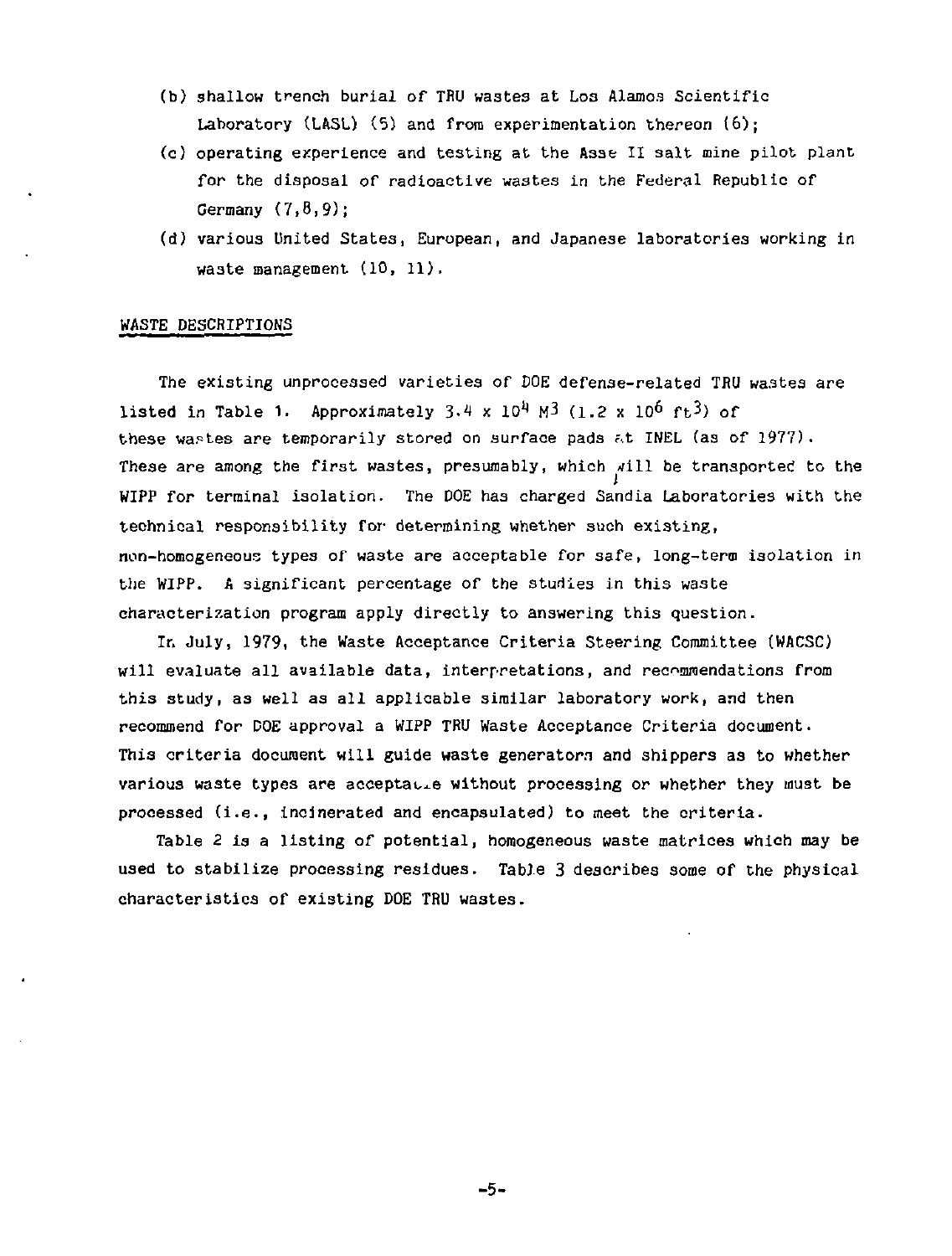# EXISTING DOE DEFENSE-BELATED TBANSUBANIC WASTES

- A. Absorbent Papers and Rags (Dry and Moist) Protective Clothing, Wood, Other Cellulosics Plastics, Rubbers
- B. Ion Exchange Resins Processing Sludges Salt Cake Incinerator Ashes Above, Cement Stabilized
- C. Spent Machinery, Tools Process Vessels Contaminated Building Materials, Bubble Scrap Laboratory Equipment, Glass Contaminated Concrete and Asphalt
- D. Contvinated Soils from Burial Frenches

# TABLE 2

### POTENTIAL TRU WASTE MATRICES

Glasses Ceramics Concrete Asphalt (Bitumen) Resins, Polymers

шù,

 $\overline{a}$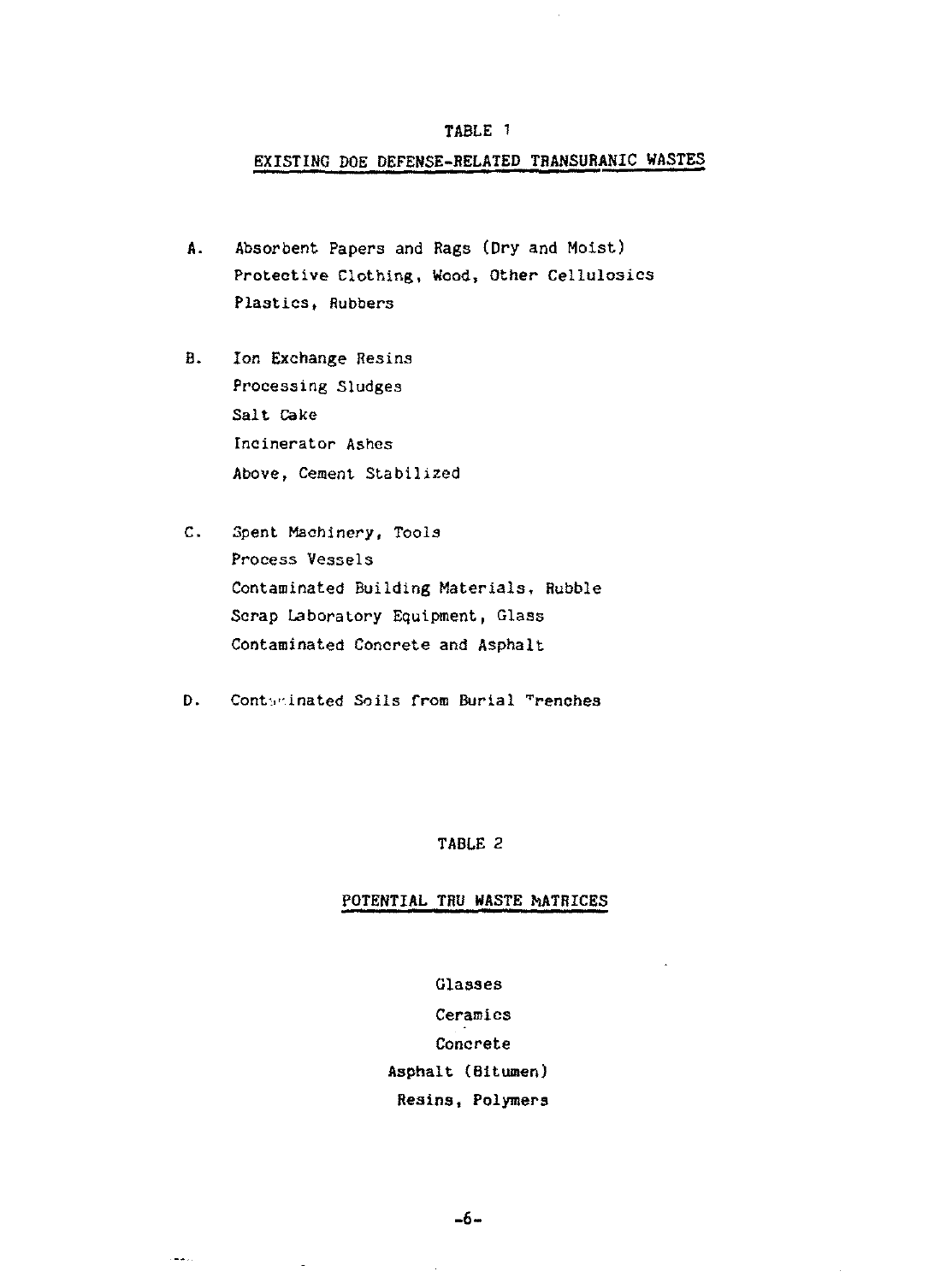# PHYSICAL CHARACTERISTICS OF DOE TRU WASTES

```
Packaging: 
     Mild steel drums, 210 liter (55 gal) DOT 17C 
     Fiberglass reinforced plywood box , 4 x 4 x 7 ft, DOT 7A
     Metal bins, approx. 4 \times 5 \times 6 ft, DOT 7A
     Others acceptable
```

```
Surface Dose Rates: 
     Average <10 mrem/hr 
     1f > 200 mrem/hr, remote handling required
```

```
Actinide Contamination Limits: 
     (weapons grade Pu equiv.; ^{238,239,240}Pu. ^{233,235}U)
     Average _< lOg/drum 
     Maximum 200g/210 liter drum 
                 350g/M^3 in DOT 7A boxes
     200g weapons grade Pu = 15 Ci (alpha) \approx 4 x 10<sup>5</sup> nCi/g of waste
```

```
Thermal Power Output: (Contact-Handled TRU) 
      Negligible to approx. 0.1 watt/ft<sup>3</sup>, 3.5 watt/M<sup>3</sup>
```
 $\cdot$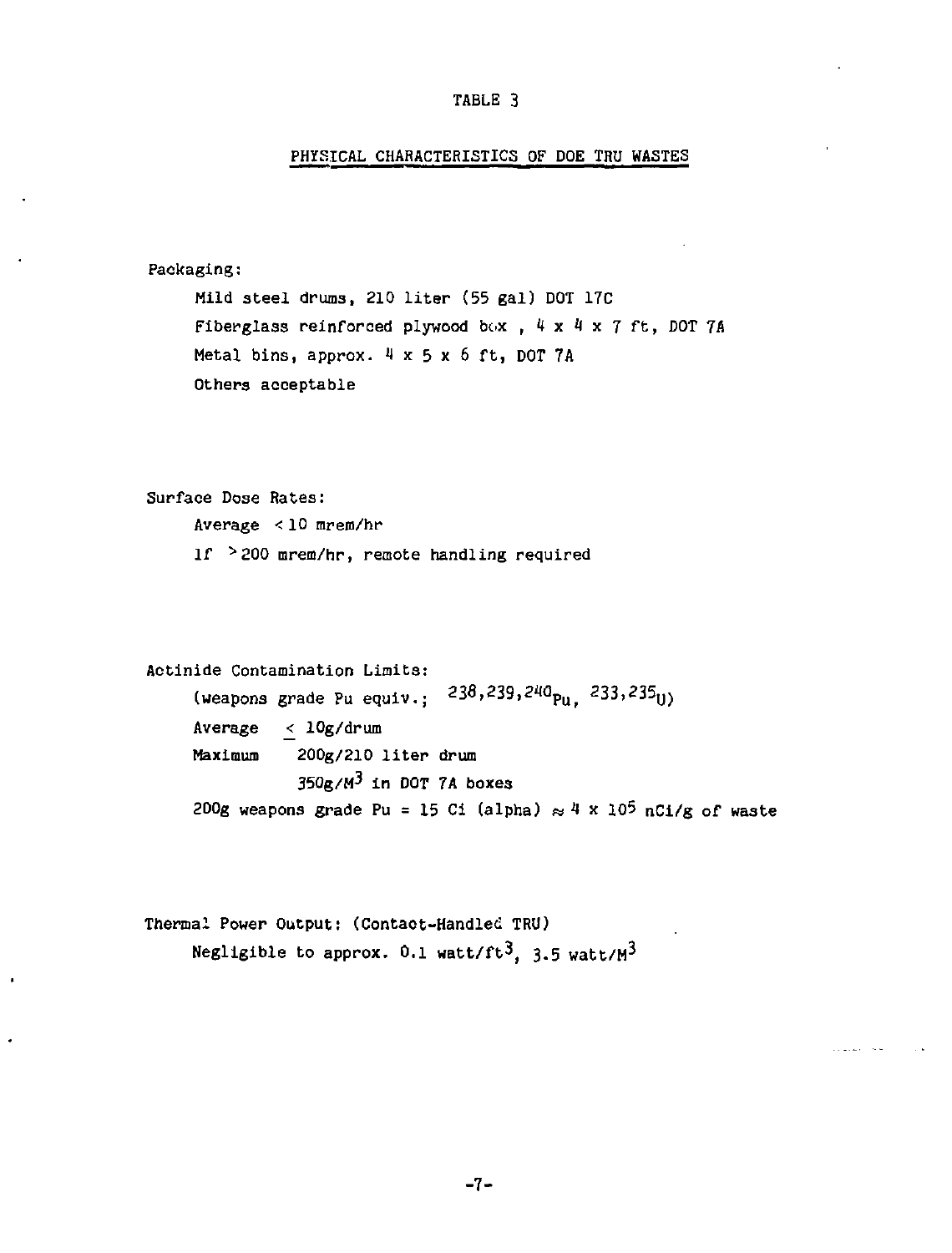The existing waste forms in Table 1, part A, present several potential concerns or problems: these inhomogeneous materials are combustible and are subject to radiolytic, thermal, and bacterial degradation mechanisms which yield gases, water, and residual organic products. These products may also serve to enhance radionuclide migration. Waste forms in Table 1, part B, contain significant amounts of sorbed water which will, in time, be released. Cement stabilized processing sludges from Rocky Plats Plant, Cor example, can contain up to about 70 wt.% of water. Spent ion exchange resins (organic) are also potentially degradable. Incinerator ashes from processing are in a highly dispersable form (via air currents or aqueous mobilization) if not further encapsulated. Salt cake from chemical processing (nitrate salts) is very soluble, has a moderate water content, generates ganes, and can be quite corrosive to waste packaging materials.

The contaminated waste materials in Table 1, parts C and D, are not amenable to simple processing. Most of the contamination on these wastes is on the surface, being more amenable to leaching. Metallic waste materials can corrode, potentially yielding significant quantities of gas. These wastes appear, however, more stable for isolation than the combustible, organic varieties.

The waste matrices listed in Table 2 have been tested or utilized for encapsulating low- and intermediate-level wastes. Such homogeneous matrices generally have a low leachability and are more readily characterized. Glass encapsulation of TRU incinerator ash is under development at the Rocky Plats Plant (12). Reaction of clays with contaminated salt cake to form a ceramic matrix is being studied at Rockwell Hanford (13). Encapsulation of TRU incinerator ashes in concrete is being evaluated at Savannah River Laboratory for compatibility with WIPP waste acceptance criteria (14). Concerns regarding concrete relate to radiolytic and thermal degradation of the free and bound water which yields gas and water. Asphalt (bitumen) encapsulation of radioactive salts and residues (low-level, non-TRU, predominantly) has been used and studied extensively in Europe for approximately ten years (15,16). Concerns regarding bituminization include flammability, microbial degradation (17), enhanced migration capacity of leached radionuclides due to organic degradation byproducts, and alpha radiolysis producing gas.

-8-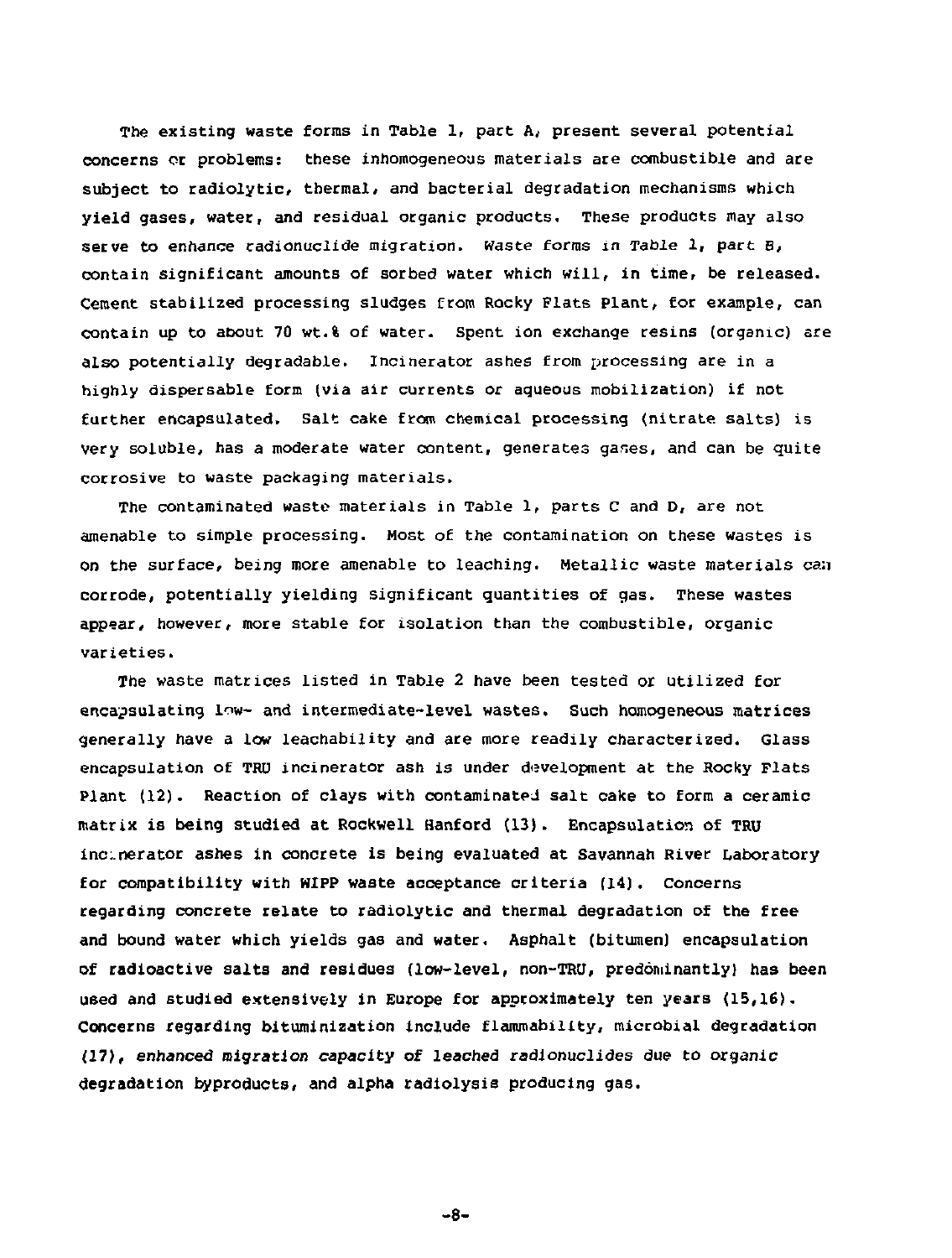The Rocky Flats Plant was selected recently (18) by the DOE as lead contractor for coordinating TRU waste technology, development, and operational activities. Coordination of the ongoing WIPP TRU programs with the Rocky Flats national TRU waste program has been initiated.

It is not the purpose of this discussion to focus on the perceived negative aspects of existing waste matrices, nor to exhibit a bias toward some matrices while favoring others. The purpose of this program is to determine the validity of the specified concerns, and whether the postulated effects have a significant impact on long-term containment integrity of the repository or on short-term operational safety.

Experimental data from all segments of the WIPP TRU waste programs provide source terms for analytical modeling and risk/safety assessment studies. Analysis of these laboratory and in situ studies will help place perceived concerns in perspective.

#### AREAS OF MAJOR CONCERN AND INSUFFICIENT DATA

Areas *of* insufficient technical knowledge necessary for completing WIPP waste acceptance criteria (WIPP WAC), providing a technical base for possible NRC licensing of the WIPP, and for evaluating long-term concerns of facility containment integrity and associated environmental safety are summarized in Table 4. The gas generation issue and associated consequences are further expanded in Table 5.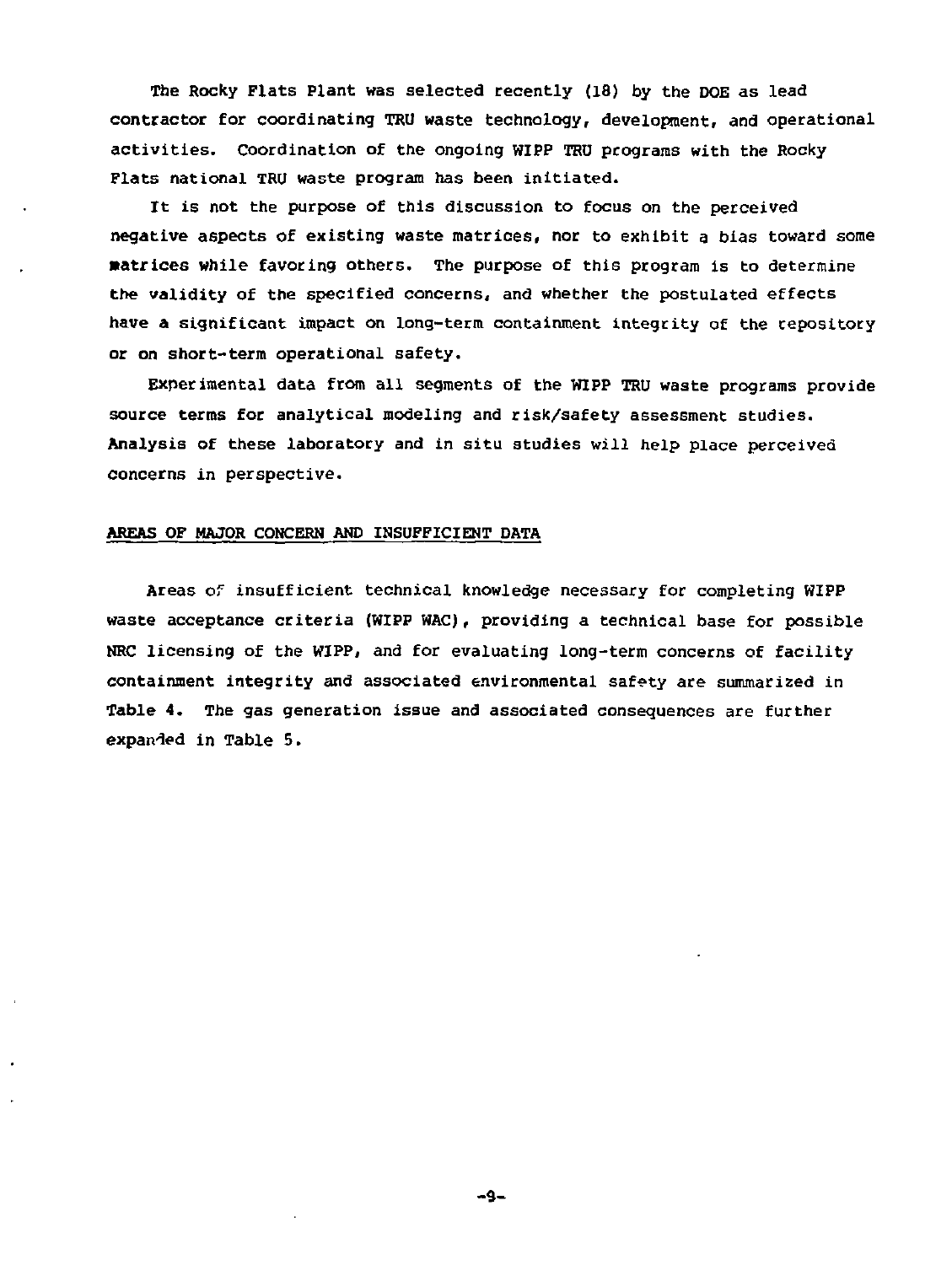# AREAS OF MAJOR CONCERN AND INSUFFICIENT DATA

1. Generation of Gases from TRU Wastes and Containers

2. Consequences of Gas Generization - Pressurization

3. Permeability of WIPP Rooksalt - Gas Dissipation

1. Potential Leaching of Wastes - Radionuclide Migration

- 5. Combustibility of Wastes Mine Fire effects on mine design, operation propagation rates, initiating mechanisms production of respirables
- 6. Formulation of WIPP TRU Waste Acceptance Criteria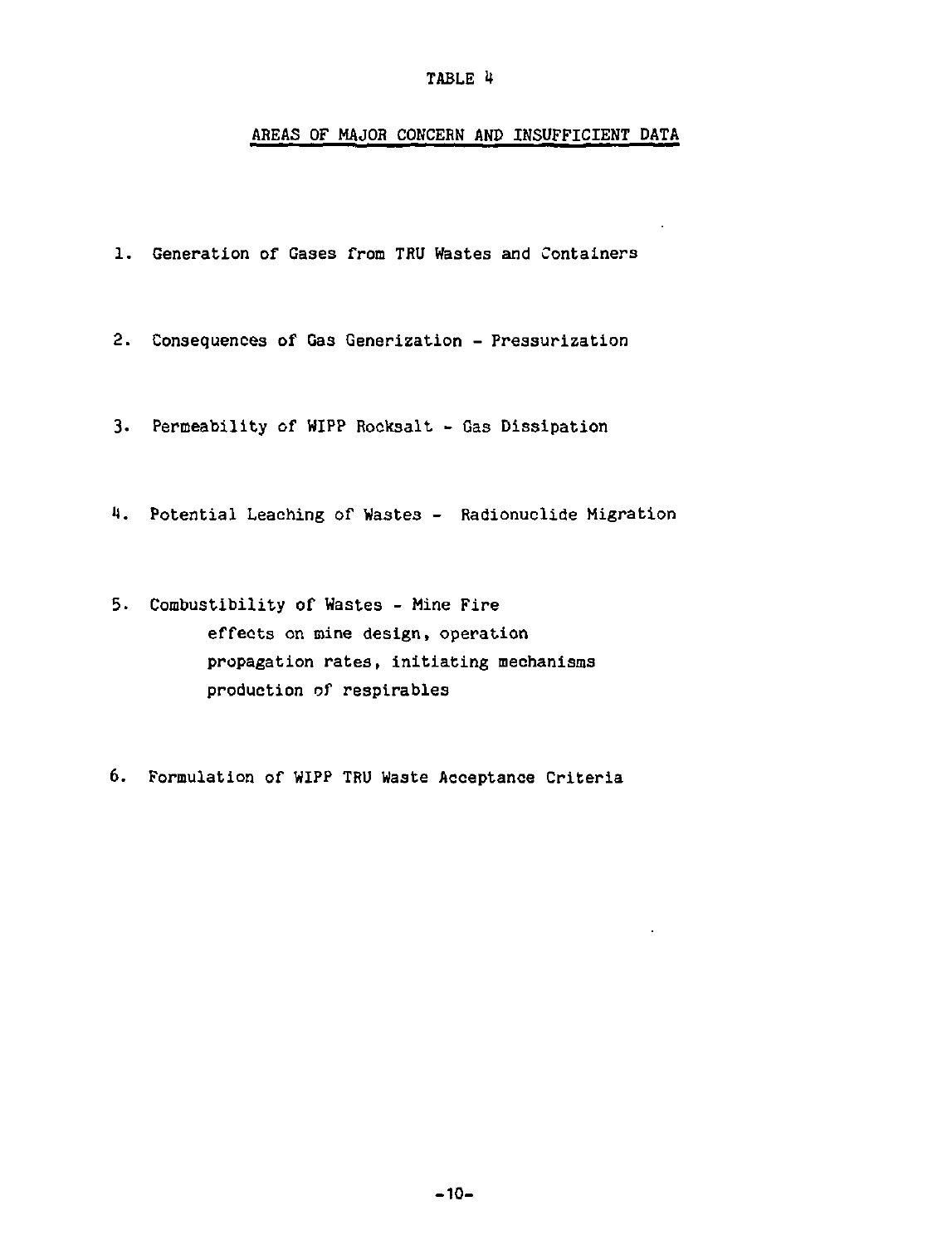#### GAS GENERATION FROM TBU WASTES

Mechanisms of Haste Degradation, Gas Production:

- 1. Radlolytlc organic and contained water content
- 2. **Thermal** and Catalyzed Pyrolytic organic matrices, water vapor release
- 3. Chemical Corrosion metal3, oxygen and water rate controlling
- 1. Bacterial organic matrices: gas production, conversion, consumption

Primary Gases Produced:

 $H_2$ , CO, CO<sub>2</sub>, CH<sub>4</sub>, H<sub>2</sub>O

Concerns of Gas Generation:

Long-term: pressurization of repository breach in containment integrity

Operational Phase:

flammable, explosive, toxic concentrations of gases fuel for fire, with initiating event particulate contamination carrier effects on mine design, operation

Areas of WIPP Study:

kinetics, species, total extent of generation predictive, analytical modeling of generation **methods, techniques for reducing generation permeability studies on gas dissipation WIPP WAC to limit gas generation**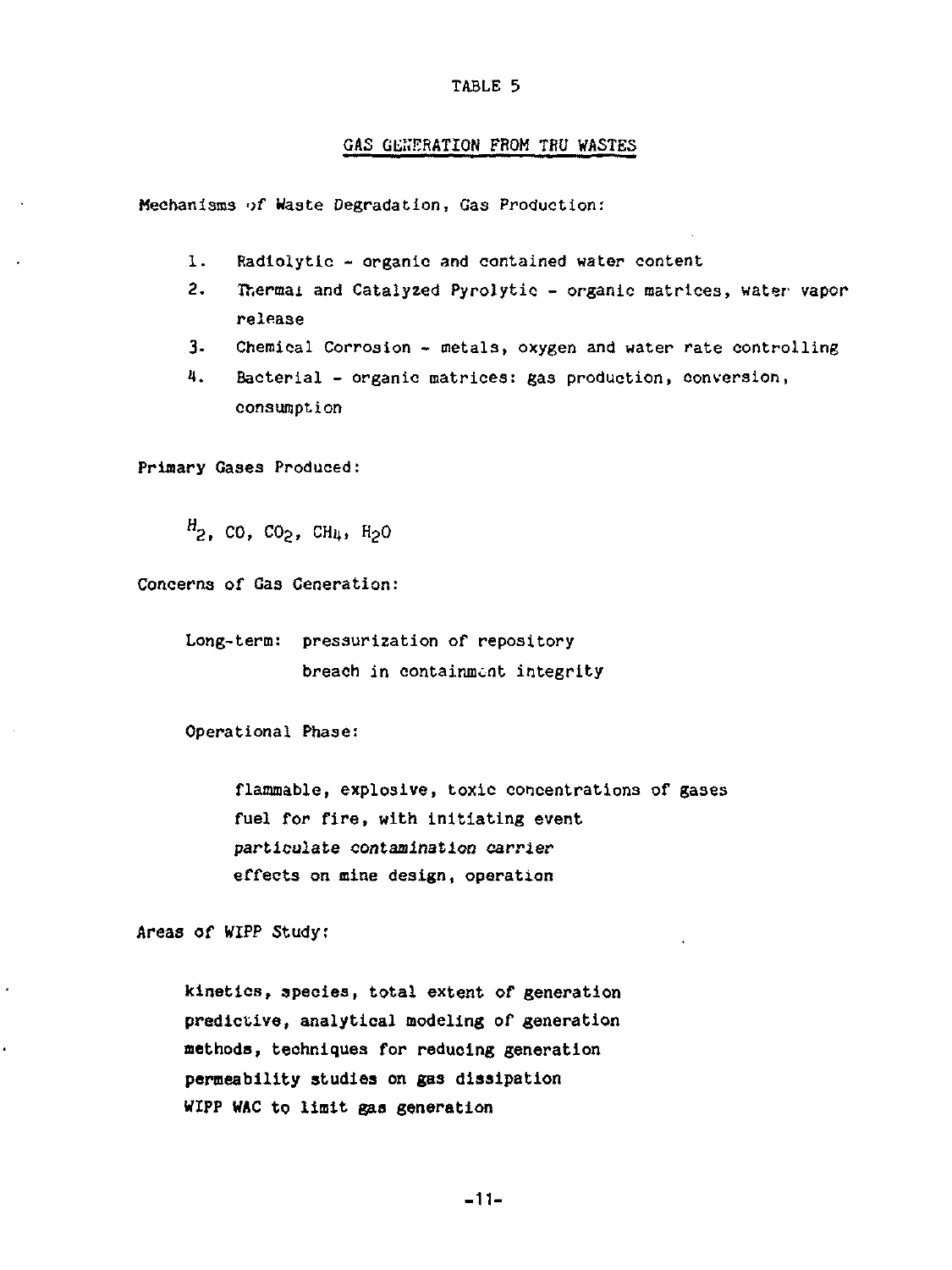#### EXPERIMENTAL STUDIES SUMMARY

Long-term concerns are the principal impetus for the WIPP TRU waste experimental programs. Many of the existing TRU waste forms can generate gases from their slow but continuous degradation. Continued production without commensurate permeation into the surrounding media could pressurize the decommissioned facility. Significant pressurization could possibly violate the integrity of the containment providing a means for mobilization or dispersal of radioactive materials via aqueous or airborne pathways. The major recommendation of the ERDA working group to assess the adequacy of research and development in support of completing WIPP waste acceptance criteria (19) was: "The highest priority should be placed on determining the permeability of WIPP bedded salt to gases generated in the mine." Preliminary results of these permeability measurements (20). using realistic simulation of lithostatic pressure confinement in the laboratory, indicate that the rocksalt has insufficient permeability to dissipate all generated gases in an acceptable time.

Leaching of wastes, followed by aqueous-brine transport of radionuclides, may occur with water originating within the waste itself (i.e., dewatering) or from potential hydrologic flow or intrusion {i.e., drilling). Chemical and physical interactions occurring among the waste form plus packaging materials, the geologic environment, and degradation products may possibly alter radionuclide migration and dispersal. The same ERDA working group (19) identified radionuclide migration studies as another area of high priority due to its impact on long-term environmental safety.

Laboratory experiments utilizing WIPP in situ conditions of temperature (from  $25^{\circ}$ C to  $70^{\circ}$ C), confining pressures (1 to 150 atmospheres), and geochemistry are in progress to quantify the potential extent, kinetics, and mechanisms of the listed concerns and to develop means for their control, if necessary. The conditions of 25 $^{\circ}$ C and 1 atmosphere represent ambient conditions during the operational (short-term) phase of the WIPP. The temperature of 70°c represents the maximum credible condition obtained (approximately 200 years after decommissioning) if heat generating wastes are stored on the lower (800 *m)* horizon of the facility. The

-12-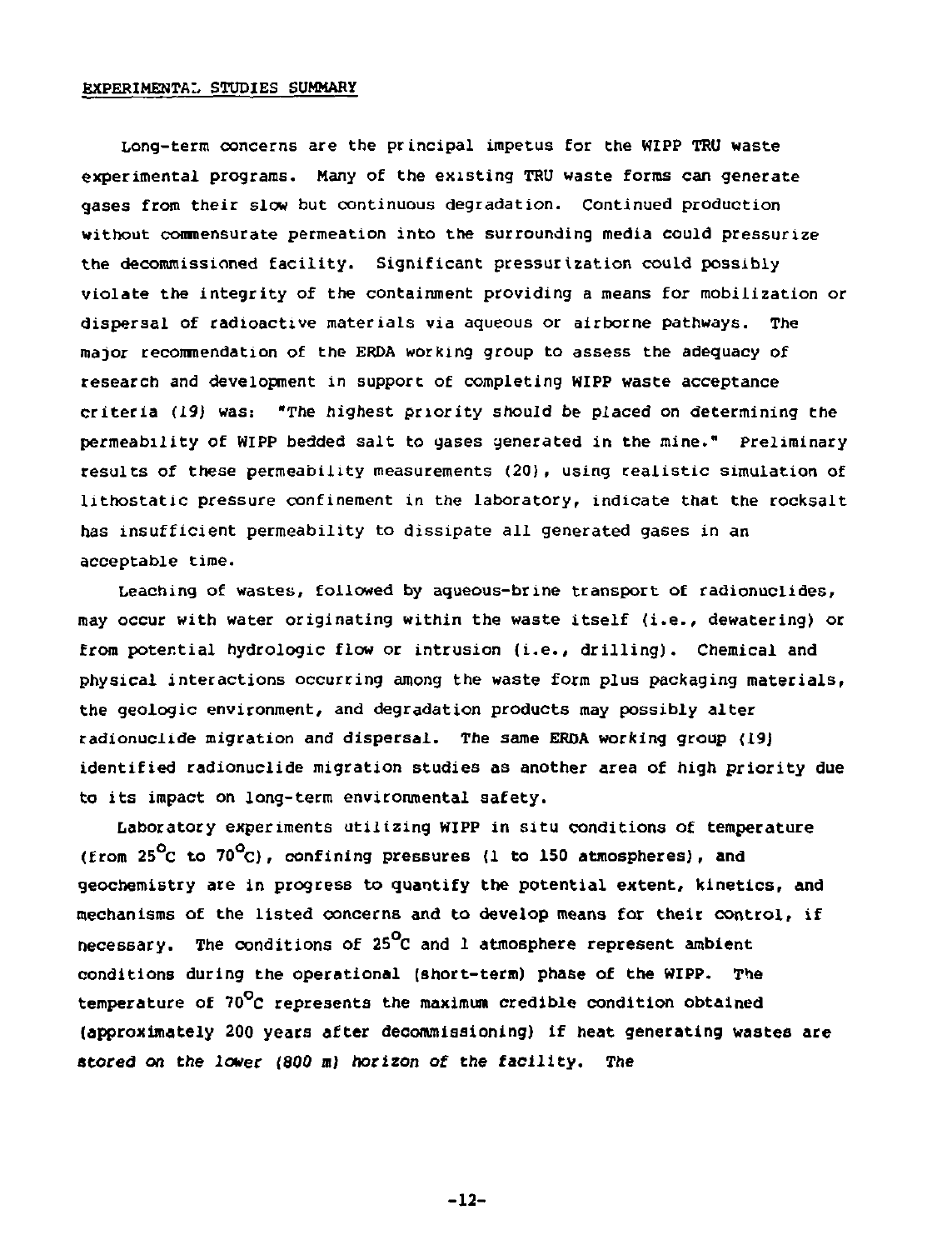**pressure of 150 atmospheres results from the rock overburden (approximately 2100 psi and 2100 ft down) upon cavity closure.** 

**Experience and data gathered for many years of TRU waste burial in near-surface trenches may have little bearing on conditions extant in terminal, deep geologic isolation. For instance, gases generated in trench-buried wastes simply escape and, therefore, have not previously been of significant concern. A summary of the laboratory experiments addressing the long-term concerns follows in Table 6.**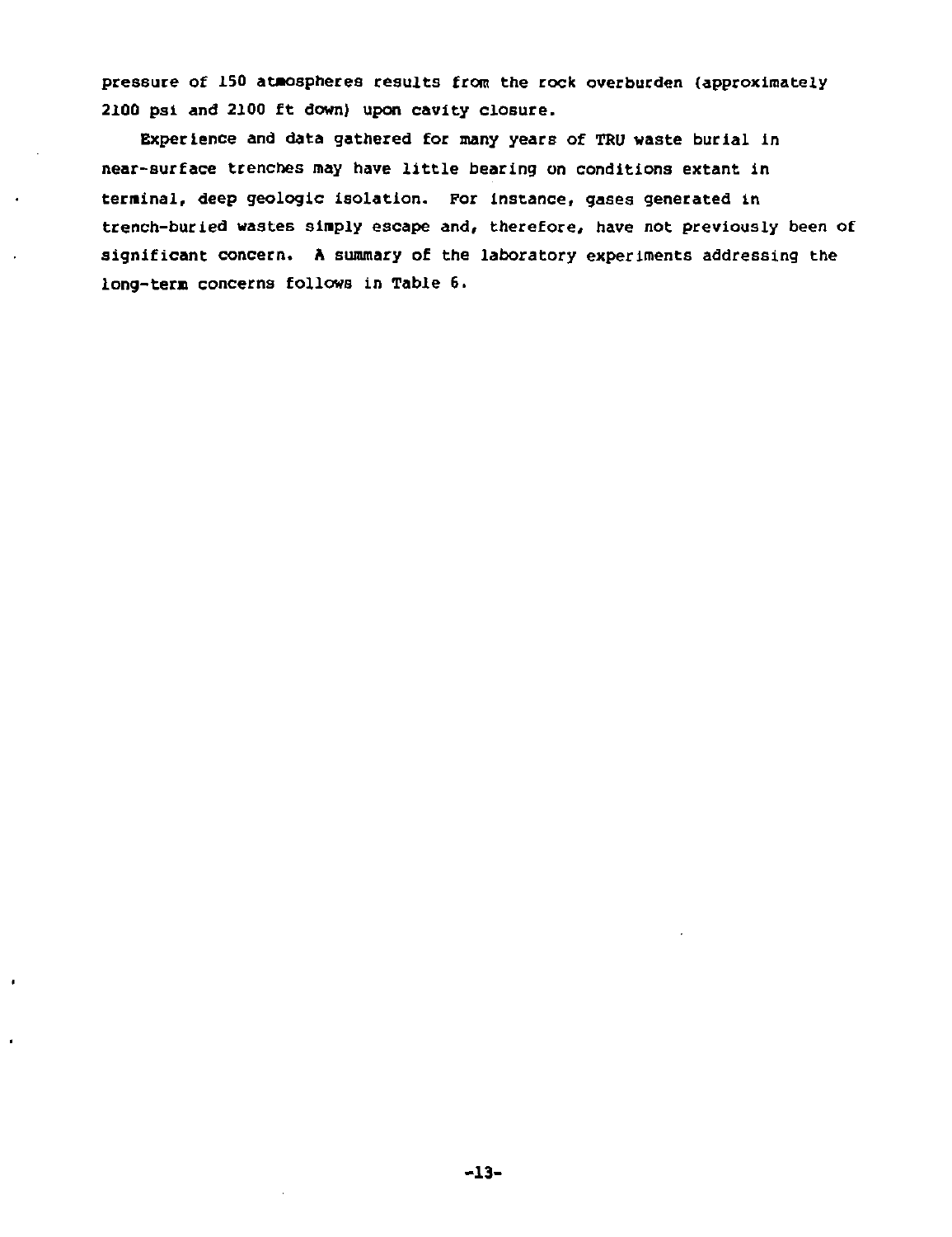# **WIPP TRU WASTES EXPERIMENTAL SUMMARY; LONG-TERM CONCERNS**

| Program-Experiment                                                                                                                                                                                                                                                | Importance to WIPP                                                                                                                                                                                                                   | Investigators and Comments                                                                                                                                                                                                                                               |
|-------------------------------------------------------------------------------------------------------------------------------------------------------------------------------------------------------------------------------------------------------------------|--------------------------------------------------------------------------------------------------------------------------------------------------------------------------------------------------------------------------------------|--------------------------------------------------------------------------------------------------------------------------------------------------------------------------------------------------------------------------------------------------------------------------|
| Radiolytic Degradation of Ex-<br>isting TRU Waste Forms:<br>1. rate & extent of gas,<br>water, a organic byproduct<br>formation<br>2. function of waste matrix,<br>temperature, pressure,<br>alpha doping; mechanism                                              | Quantify, support WAC for or-<br>ganic wastes, concrete. Quan-<br>tify gas generation capacity.<br>Support safety and consequence<br>assessments. Evaluate concen-<br>trations of toxic, radioactive,<br>flammable, explosive gases. | (a) LASL(CMB-1, H-7); high<br>priority; 3 yr study 4 MY/yr<br>effort; existing organic waste<br>matrices.<br>(b) SRL (Bibler); concrete<br>matrix: complete 6/79; evaluate<br>techniques, procedures to reduce<br>gas production.                                        |
| Thermal & Catalyzed Pyrolytic<br>Degradation of Waste Matrices:<br>1. as above.<br>2. function of temperature,<br>pressure, mine catalysts,<br>etc.<br>3. kinetics and mechanism                                                                                  | Quantify, support WAC for or-<br>ganic wastes, concrete. Eval-<br>uate gas and water release, as<br>above.                                                                                                                           | (a) LASL(CMB-1, H-7); high<br>priority: complete 6/78.<br>(b) SRL (Bibler) concrete<br>matrix; complete 6/79.                                                                                                                                                            |
| Chemical Degradation,<br>Corrosion:<br>1. as above<br>2. function of temperature,<br>pressure, dry salt or<br>saturated brine<br>3. materials, metallurgical<br>integrity                                                                                         | As above. Evaluate waste<br>container integrity as physi-<br>cal barrier for handling re-<br>trieval and storage operations.<br>Evaluate anti-corrosion<br>coatings.                                                                 | (a) Sandia (Braithwaite)<br>high priority, 1.5 MY/yr effort<br>start 8/76, complete 6/79.<br>(b) LASL (CMB-1, H-7); in<br>conjunction with radiolytic<br>and thermal studies above.                                                                                      |
| Bacterial Degradation of Organ-<br>ic Waste Matrices:<br>1. production, conversion of<br>gases<br>2. enhancement of radionuclide<br>migration via chelate<br>formation<br>3. concentration of fissile<br>nuclides<br>4. change in oxidation state<br>of actinides | Determine restrictions to<br>organic wastes for WAC due to<br>bacterial action, if signifi-<br>cant. Evaluate significance<br>of enhanced radionuclide<br>migration.                                                                 | (a) Univ. of N.M. (Caldwell,<br>Biology Dept.), prime exper-<br>imenter; start 5/78. complete<br>1980; major output FY78,79.<br>(b) ZoBell (Scripps), consultant<br>(c) LASL (H-9, Barnhart): field<br>sampling of trench buried TRU<br>wastes, in support of UNM study. |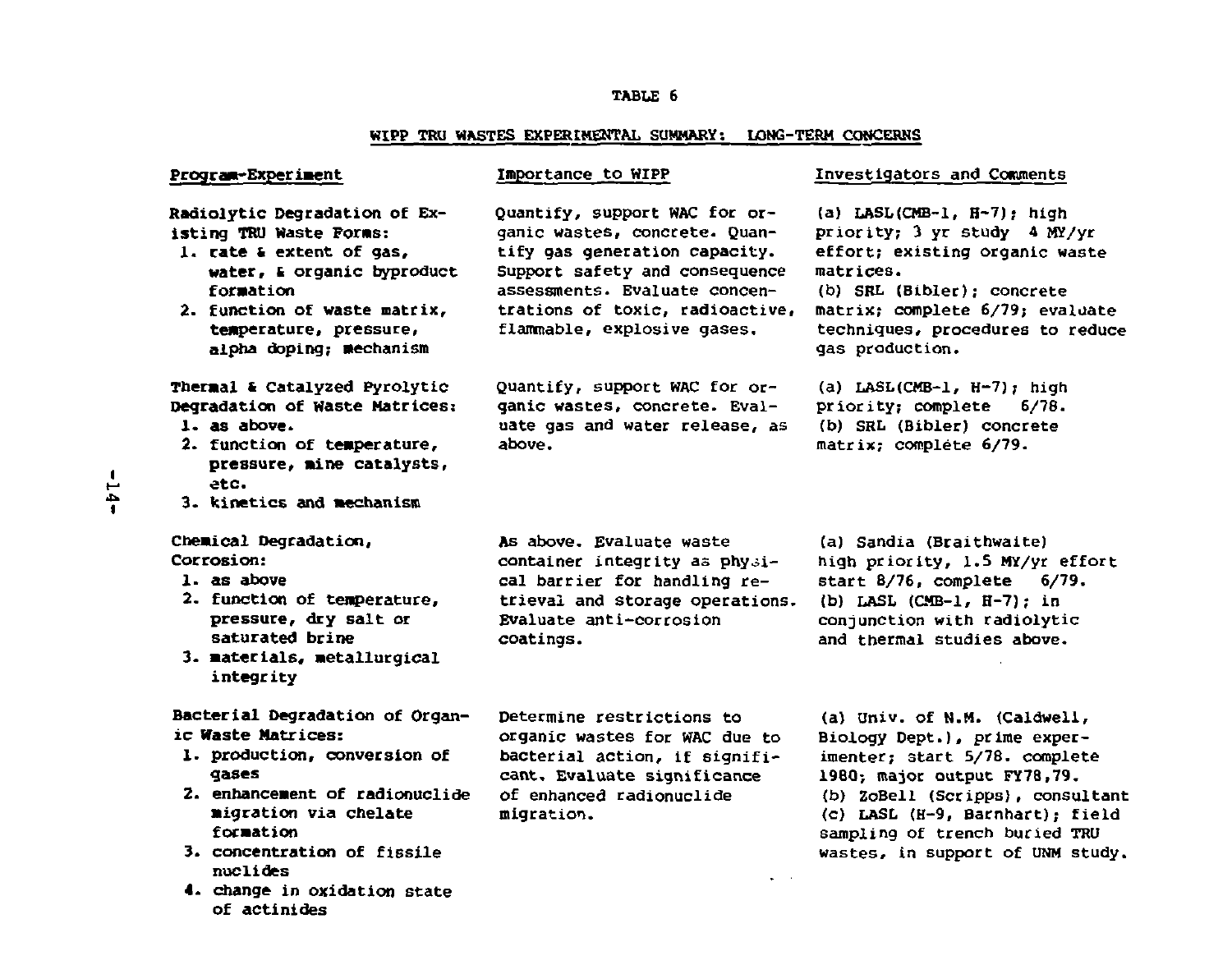#### TABLE 6 (Continued)

#### Program-Experiment

 $\bullet$ 

priority.

Total Gas Generation, Synergism of Multiple Nodes:

- 1. laboratory testing
- 2. development of analytical predictive models
- 3. in-situ monitoring

to predicting, preventing longterm repository over-pressurization. Control and measurement of gases during operational phase. Direct relationshin to salt permeability (to gas) study.

WAC decision point. Relates

- Salt Bed Permeability to Gases: 1. measure HIPP rock salt permeability to H<sub>7</sub>, He, air, etc.; laboratory & in-situ 2. function of lithostatic
- pressure, temperature: time

Crucial to HAC decisions. Important to long-term geologic containment integrity. Assess consequences of gas release or pressurization. Highest

#### Importance to WIPP **Investigators** and Comments

(a) LASL, as integral part of radiolytic, thermal/ pyrolitic, chemical and bacterial studies.

(b) Sandia, for consequence and safety assessment studies, chemical degradation study, evaluation and input to DOE WACSC

(a) Sandia (Wayland), program tech coordination. (b) SLL; single crystal permeability; completed 2/78. (c) Terra Tek; scoping study for  $H_2$ ,  $N_2$  & brine permeability, function of temperature & confining pressure (d) Sandia (5156); detailed study, triaxial compression/ rocksalt healing, mechanistic modeling study.

(a) Sandia (Braithwaite); homogeneous waste forms study; 1 MY/yr;lead group for procedures (b) IASL(CMB-1, H-7); scoping study of existing wastes, as offshoot of chemical degradation study; (c) Mound Lab or LASL; contractor to be chosen for lab, field studies on existing wastes.

reachability of TRU Hastes: 1. existing homogeneous

- waste forms 2. homogeneous, developmental matrices
- 3. HIPP specific environment

Provide source term data to migration modeling; input to risk assessment study. Basic evaluation of waste matrix durability.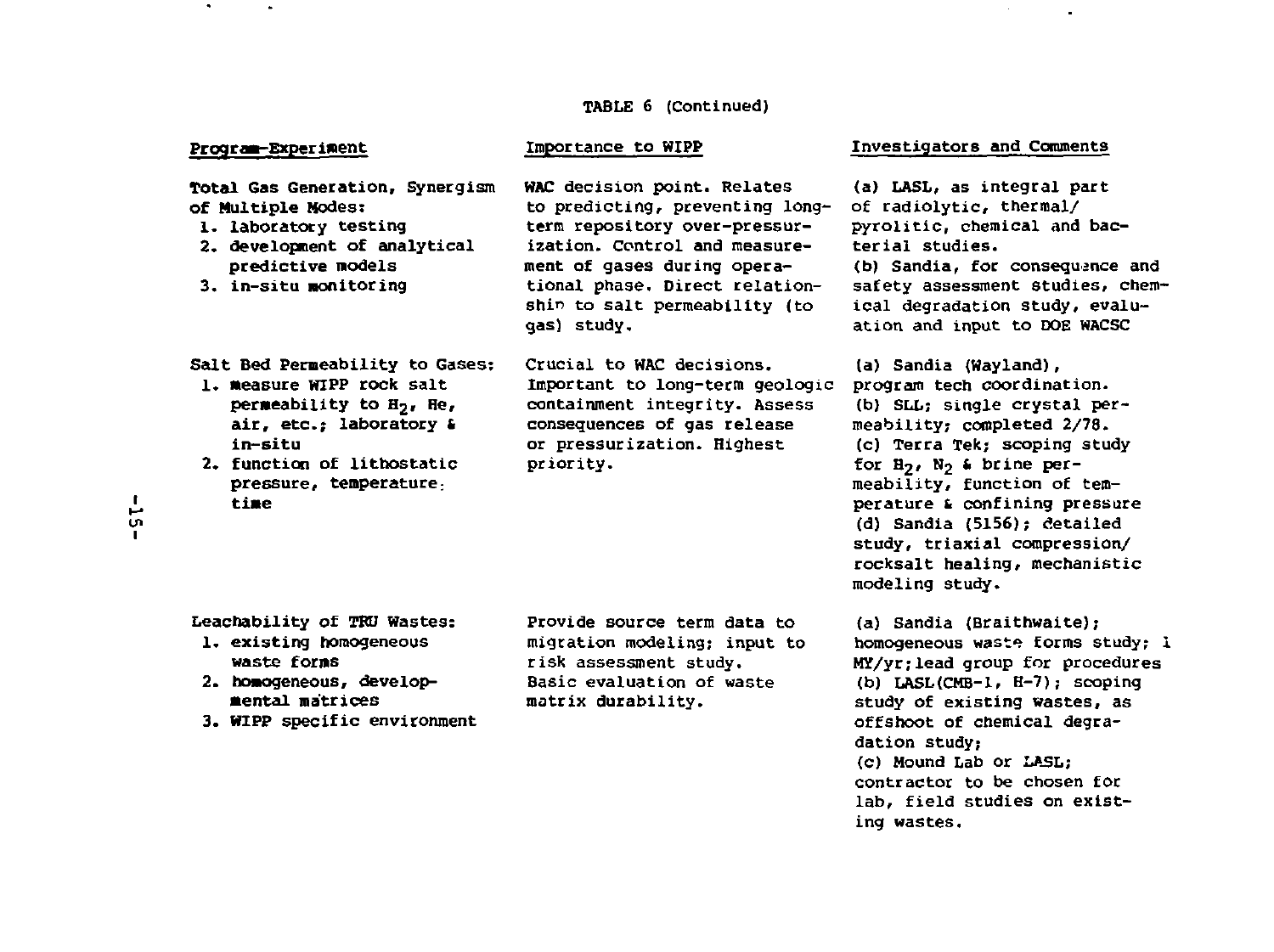#### TABLE 6 (Continued)

### **Program-Experiment**

**Radionuclide Migration and Geochemistry:** 

- 1. distribution coefficient retardation studies
- 2. mechanistic & kinetic studies
- 3. transport enhancement
- 4. leachant-carrier chemistry effects
- 5. secondary barriers(getter) development
- 6. radionuclide migration modeling

#### Criticality Control:

- 1. define potential mechan isms for fissile element
- de concentration<br>2. determine fear
	- 2. determine feasibility of such mechanisms
	- 3. develop calculational model for evaluating credibility of a criticality incident
	- 4. assess consequences of an underground criticality

Determine effects of various chemical parameters on radionuclide migration or sorption. Assess extent and consequences of radionuclide migration. Model migration for predictive migration.

### Importance to WIPP **Investigators** and Comments

(a) Sandia (Lambert), geochemistry tech. coordinator. (b) Sandia (5824) , Kd measurements, mechanisms, complexes and getters. (c) ANL, actinide oxidation state speciation, microfracture effects on sorption. (d) UNM, complexation by organic and inorganic ligands, effects on migration.

Criticality would involve leaching and reconcentration of fissile nuclides. Calculations should evaluate consequences in conjunction with long-term safety assessment.

(a) Sandia - determine scenarios for reconcentration: geometrical, physical chemical; (b) UNM (Brooking): evaluate viability of geochemical processes for reconcentration.

(c) LASL (0. Smith); develop calculation model - codes for evaluation, assessments.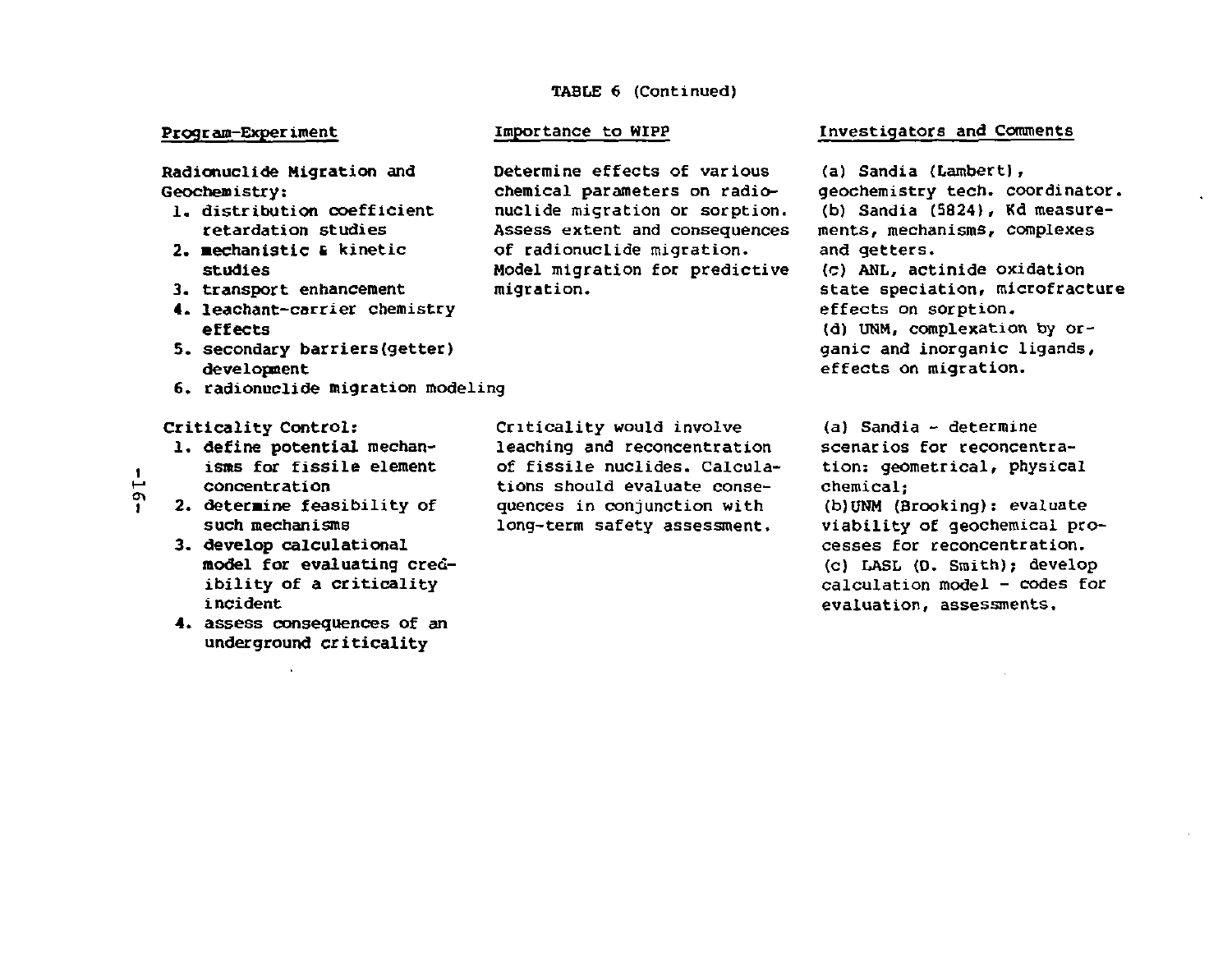Short-term operational safety concerns for the WIPP TRU waste include: combustibility of waste forms and packaging; dispersal of particulate radioactivity; waste package degradation by various mechanisms yielding flammable, explosive, or toxic gases; and physical integrity concerns such as corrosion of waste containers with attendant effect on waste handling, storage, or retrieval operations, criticality control of the emplacement of TRU wastes in the WIPP, in all conceivable storage configurations, is a short-term concern which has been effectively elminated via calculations.

The worst conceivable operational accident in the WIPP consists of an underground fire propagating among multiple waste packages. This is one concern which can be eliminated or have its probability (and consequences) greatly reduced by means of engineering and fire safety preventative operations. Alternate solutions include administrative ccni.rol via limitation on acceptable quantities of combustibles (by means of waste acceptance criteria) or by processing-incinerating the wastes and encapsulating in a non-combustible matrix.

A summary of the experiments or programs addressing these concerns, primary investigators, and importance to the WIPP follows in Table 7.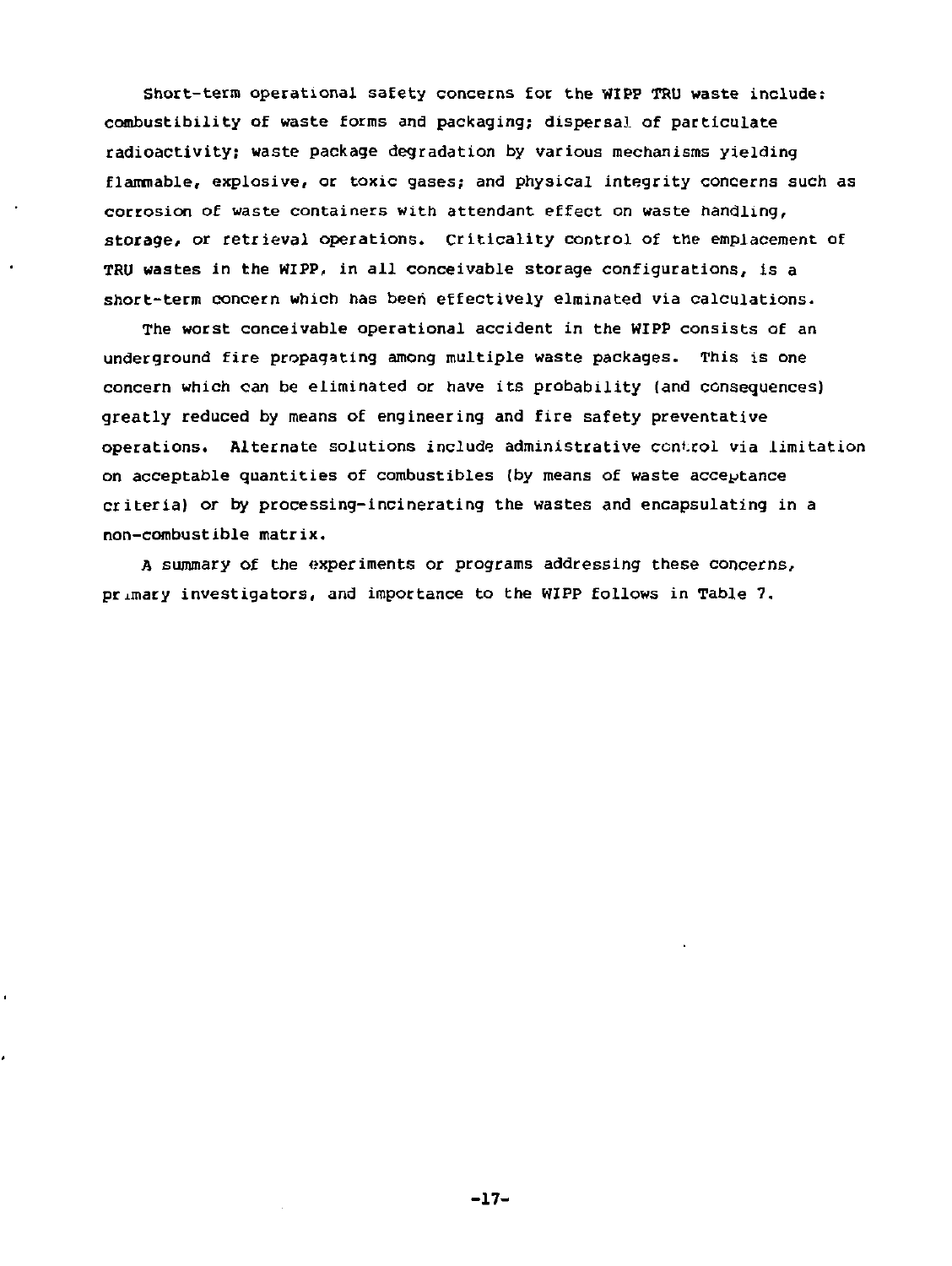#### WIPP TRU WASTES EXPERIMENTAL SUMMARY: SHORT-TERM CONCERNS

Combustibility of Wastes: 1. initiating mechanism studies

- 2. products of fire, respi rabies
- 3. fire propagation studies
- 4. engineering and procedural control, fire safety and prevention

Physical Integrity of Waste

- Containers:
- 1. corrosion studies of metal waste containers
- 2. coatings testing for metal drums and FRP boxes
- 3. Adequacy of mechanical design to anticipated loadings

mine accident during operational phase. Fire prevention engineering, design, and operations are potential solutions. Effects of fire important to mine ventilation system design.

Fire is most severe, credible

#### Program Importance to WIPP Investigators and Comments

Sandia (Milloy), INEL full-scale fire tests on FRP plywood boxes, FY78. Study resolution by fire protection engineers at Sandia

Corrosion concerns, physical lifetime expectancy driven by retrieval requirements; estimated 5-year proviso for retrievability. Mechanical design, strength necessary for waste handling and mine emplacement operations

Sandia (Braithwaite), materials metallurgy testing program for corrosion resistance of metals, protective coatings, expected completion by end of FY78. Related Studies: INEL—Initial Drum Retrieval Program Early Waste Retrieval Program; Mound—Acceptable TRU Packaging Study for Interim Storage and Terminal Isolation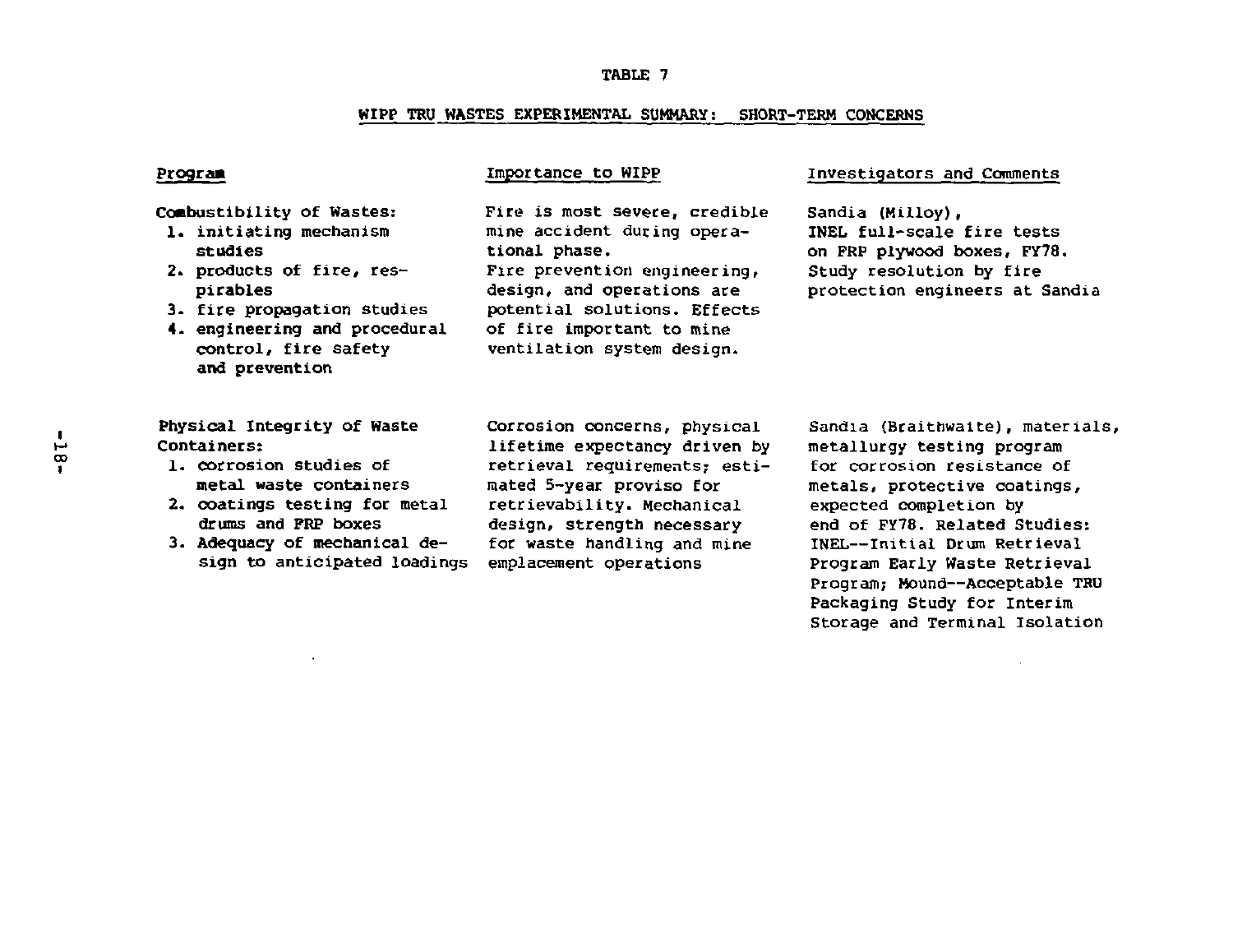# TABLE 7 (Continued)

#### WIPP TRU WASTES EXPERIMENTAL SUMMARY: SHORT-TERM CONCERNS

# Progr

 $\bullet$ 

# Importance to WIPP

Investigators and Comments

Waste Form and Package Degradation:

- 1. measure rates of gas generation (flammable, explosive or toxic) from degradation/radiolytic, thermal/ pyrolytic, chemical or **bacterial**
- 2. similar to long-term concern studies

Criticality Control: 1. Calculate worst case loading, geometry of TRU wastes in repository

Accumulated gas in waste containers can be initiating event or source term for fire. Release of gases relevant to operational phase safety assessment.

LASL, SRL, Sandia, UNM: refer to long-term concern studies.

Calculations necessary to insure that criticality incident is not credible for emplaced wastes.

LASL (D.Smith) - calculations completed; criticality is not a credible hazard for TRU wastes as emplaced.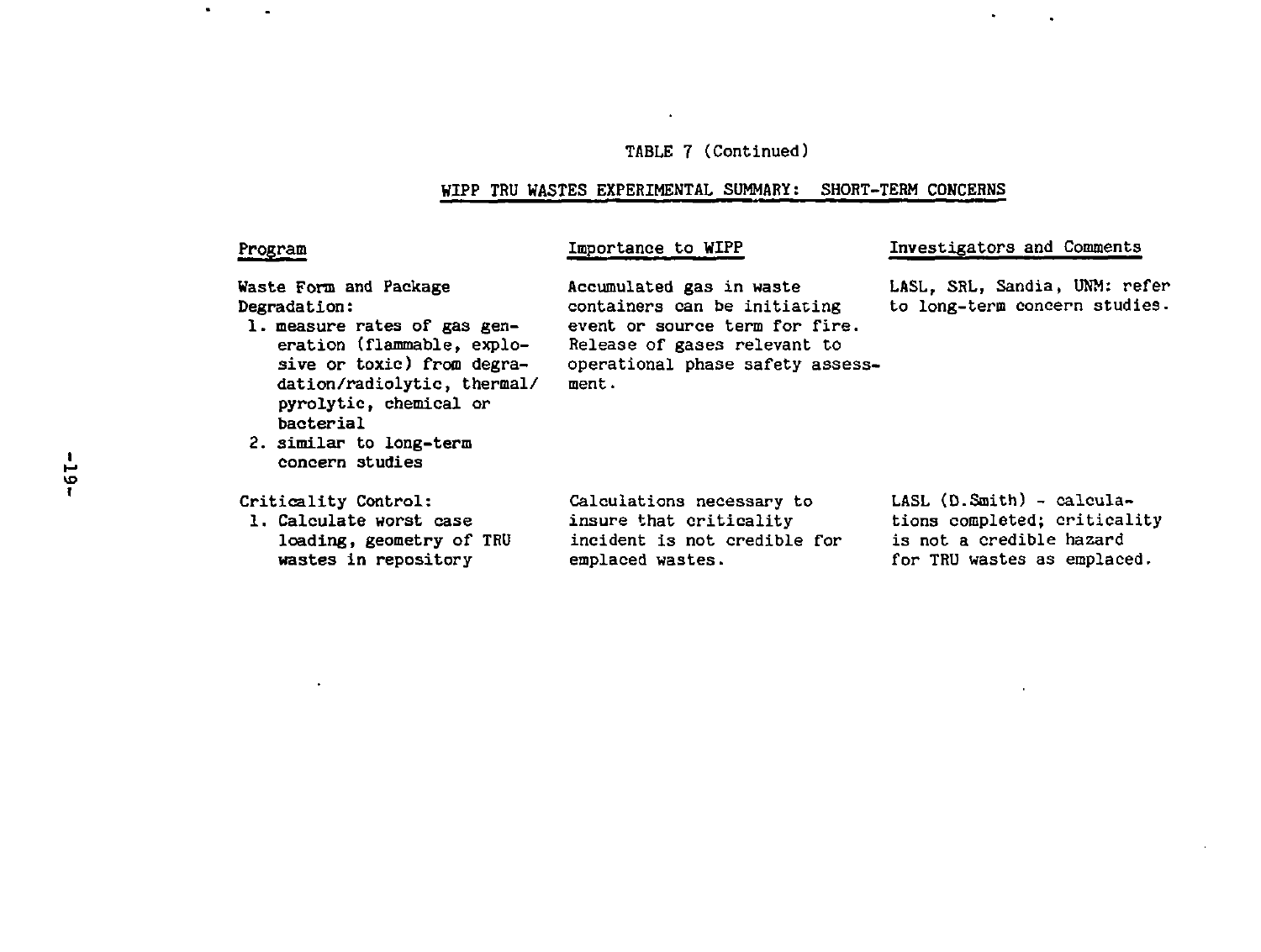#### CONCLUSIONS

The WIPP will be the first deep geologic pilot plant or repository for the terminal isolation of TRU wastes in this country. As such, it may establish precedents and technical bases which carry over to subsequent commercial repositories now envisioned or planned by the Department of Energy, the Office of Nuclear Waste isolation, or others. The described TRU waste characterization programs are necessary to support WIPP waste acceptance criteria and to allow comprehensive and credible risk and safety assessment studies for both the short-term operational safety and long-term environmental safety.

Completion of these programs will allow specification of waste acceptance criteria based on technical data. These criteria will impact the decision on processing (i.e., incineration and encapsulation) of large segments of existing DOE TRU wastes. Incineration (or slagging, digestion, etc.) and encapsulation of most combustible organic wastes would lead to reductions in dispersibility and terminal storage volumes, and significantly reduce susceptibility to degradation and resultant gas generation. Processing may also become desirable as impacts of transportation of such wastes to a repository are considered and as future performance criteria evolve.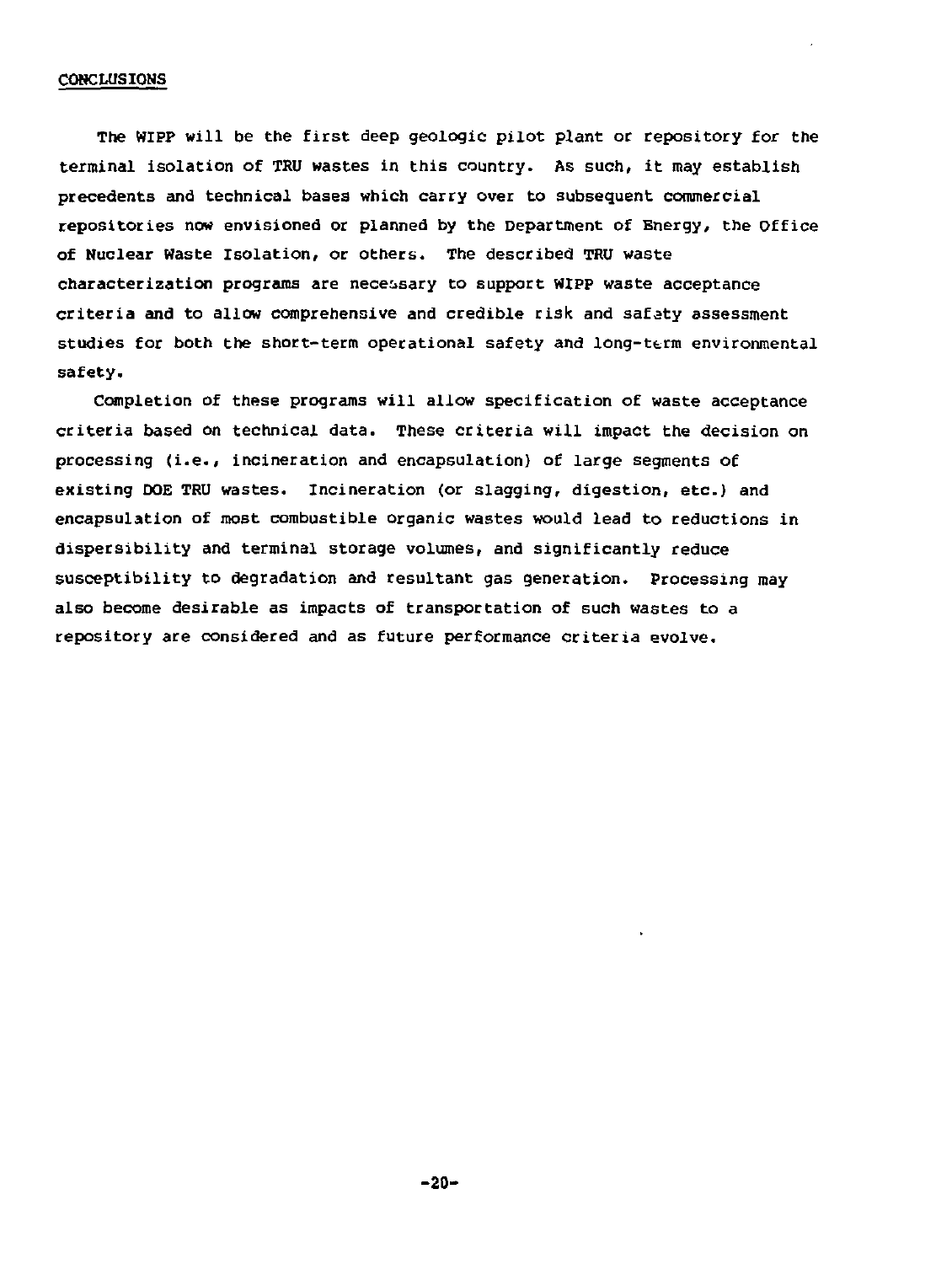The required experimental WIPP TRU waste characterization programs were the subject of an Energy Research and Development Administration (ERDA) working group established in "ay, 1977, at the request of the Deputy Director of ERDA's Division of Haste Management, Production, and Reprocessing. The charter of this working group was to assess the TRU waste research and development programs supporting completion of TRU waste acceptance criteria for the Waste Isolation Pilot Plant. This Ei<DA (now Department of Energy) working group functioned essentially as a peer review group, and its output (unpublished, September 1977} was particularly valuable to me for filling identified gaps in programs and reestablishing experimental priorities, as described in an earlier (June 1977) rough draft of this program document. Suggestions and comments received from members of this working group were greatly appreciated.

I would also like to sincerely acknowledge the many comments, suggestions, contributions, and support concerning this program received from numerous members of the Sandia WIPP project staff as well as from other Sandia technical staff members.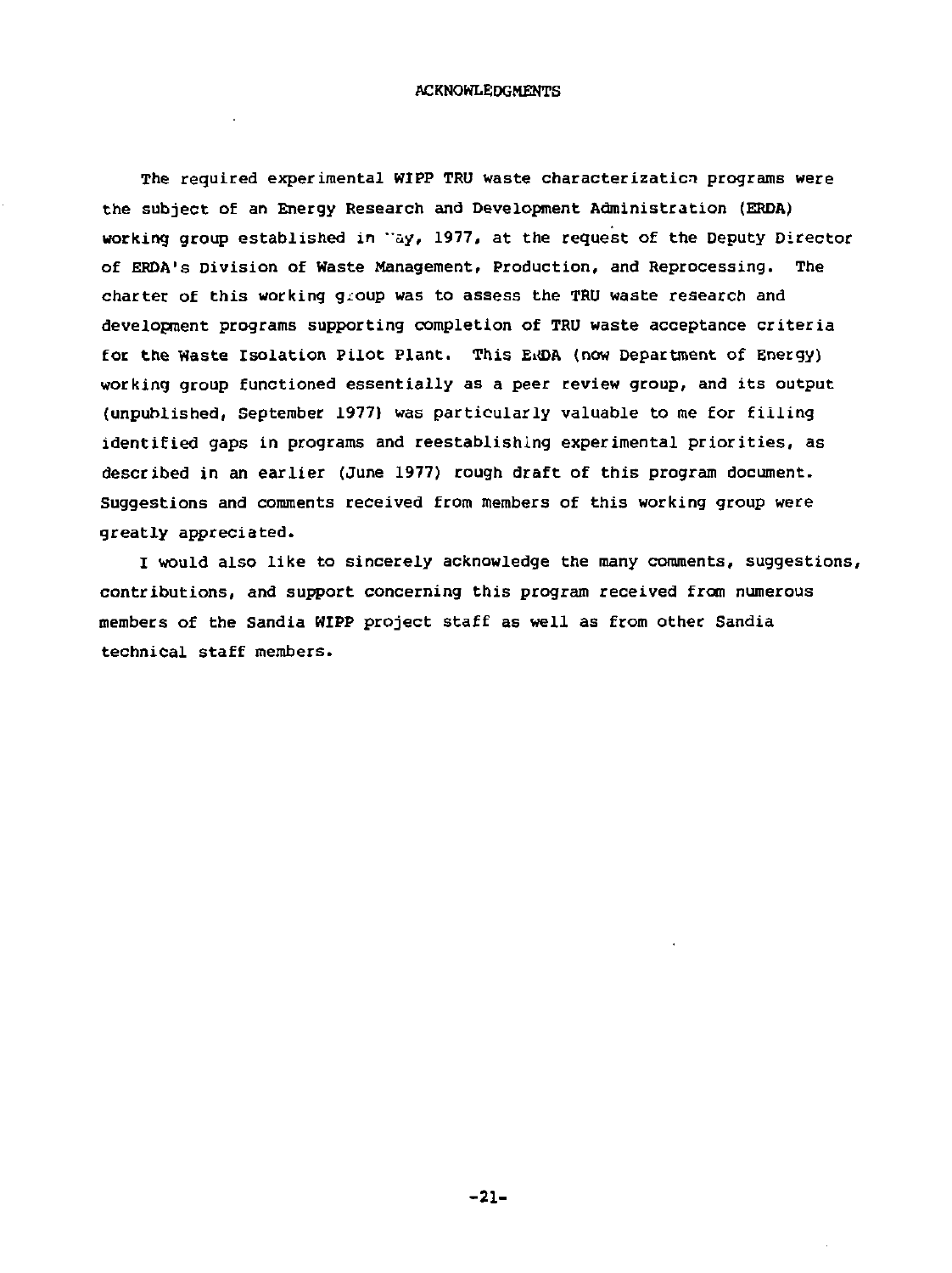#### **REFERENCES**

- 1. J. M. Deutoh, Report of task force for review of nuclear waste management, D0E/ER-0004/D, February 1978,
- 2a. M. A. Molecke, WIPP high-level waste experimental program, laboratory studies and conceptual in-situ studies, Sandia Laboratories, Albuquerque, (draf: 1/77).
- 2b. M. A. Molecke, WIPP high-level waste experimental program: laboratory and in situ studies (annotated outline, June 16, 1978), to be published.
- 3. WIPP Conceptual Design Report, Sandia Laboratories, SAND77-027t, June 1977.
- U. G. Wehmann, P.J. Macbeth, and W.W. Hickman, Retrievable storage of transuranium-contaminated wastes. In: Proceedings of the International Symposium on the Management of Wastes from the LWR Fuel Cycle, pp 312-328, Denver, Co., July 1976, CONF-76-0701.
- 5. M. L. Wheeler, W.J. Smith, J.L. Warren, and W.J. Whitty, Burial grounds. In: Proceedings of the International Symposium on the Management of Wastes from the LWR Fuel Cycle, pp 329-339, Denver, Co., July 1976, CONF-76-070T.
- 6. Los Alamos Transuranie Sold Waste Management Program (A412), Progress report for July-December 1975, LASL-6481-PR, 1976.
- 7. Conditions for storage of low-level radioactive wastes in the Asse Salt Mine, ERDA-Tr-128, November 1975.
- 8. On the safety of disposing of radioactive wastes in the Asse Salt Mine, Gesellschaft fur Strahlen und Umweltforschung mbH, Munich, April 1973-
- 9- P. Uerpmann, Gesellschaft fur Strahlen und Umweltforschung mbH, Clausthal-Zellerfeld, Federal Republic of Germany, personal communication, September 1977.
- 10. Alternatives for managing wastes from reactors and post-fission operations in the LWR fuel cycle, ERDA-76-13, May 1976.
- 11. Proceedings of the International Symposium on the Management of Wastes from the LWR Fuel Cycle, Denver, Co., July 1976, CONF-76-0701.
- 12. A. Johnson, Rocky Flats Plant, personal communication, 1977.
- 13. Conversion of Hanford salt cake to glass, ARH-SJ-135, March 1976.
- 11. S. Bibler, Savannah River Laboratory, personal communication, June 1977.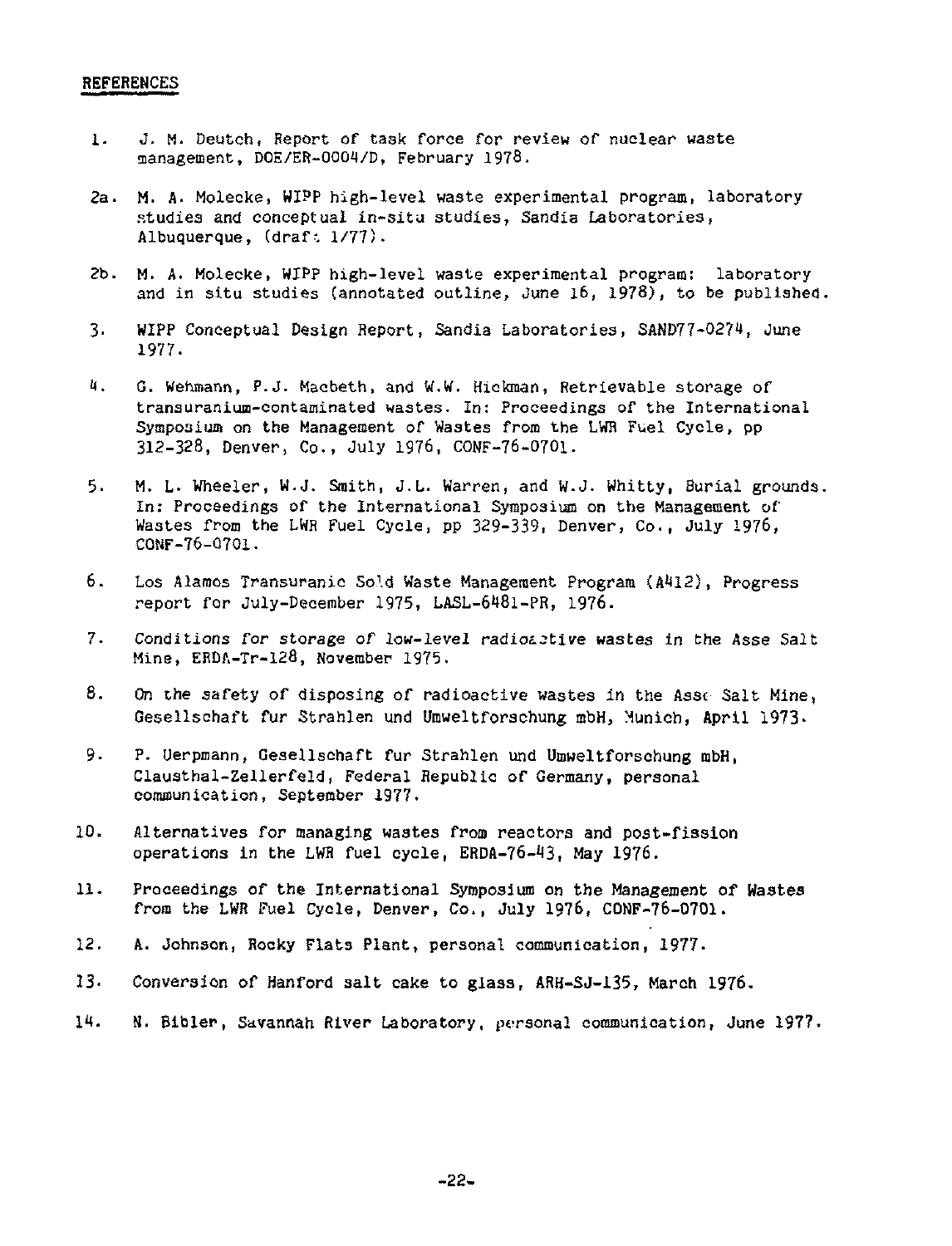- 15. Proceedings on Bituminization of Low- and Medium-Level Radioactive Wastes, seminar organized jointly by the OECD Nuclear Energy Agency and the Eurochemic Company, Antwerp, Belgium, May 13-19, 1976, ISBN 92-64-01509-^.
- 16. W. Hild, W. Kluger, and H. Krause, Bituminization of radioactive wastes at the Nuclear Research Center, Karlsruhe, experience from plant operation and development work, KFK-2328, May 1976.
- 17. C. ZoBell and M. Molecke, Survey of microbial degradation of a3phalts with notes on relationship to nuclear waste management, SAND78-1371. July 1978 (in press)
- 18. W. S. Bennett, Rocky Flats Plant, personal communication, June, 1978.
- 19. R. Y. Lowrey, E.L. Albenisius, S.M. Fried, K.W. Haff, J.H. Jarrett, and T.K. Keenan, Assessment of TRU waste research and development programs in support of finalizing TRU waste acceptance criteria for the Waste Isolation Pilot Plant, U.S. ERDA (unpublished), September 1, 1977-
- 20. J. R. Wayland, Sandia Laboratories, personal communication, June 1978.

ï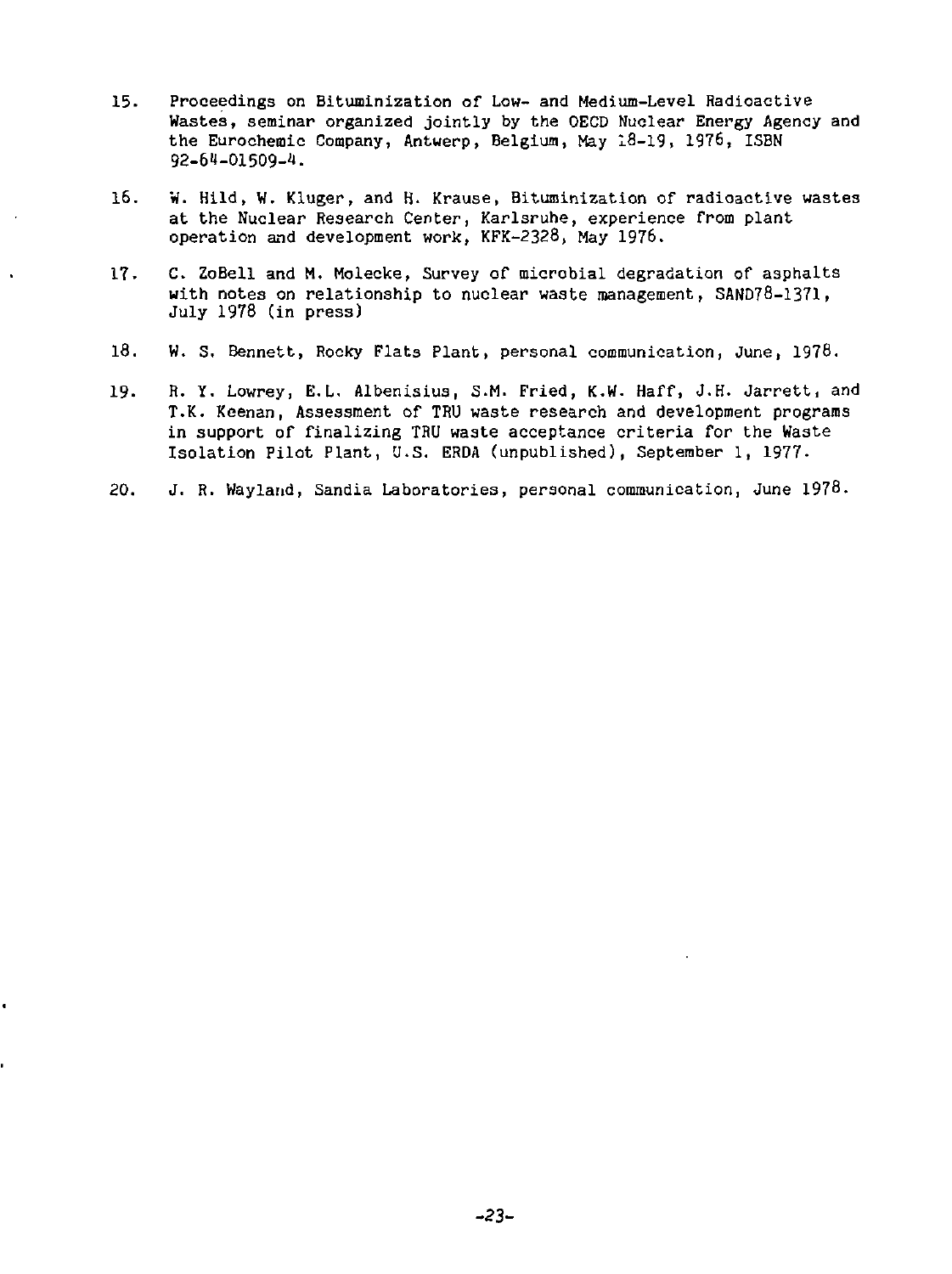# Distribution:

Colin A. Heath, Acting Director U. S. Department of Energy Division of Waste Isolation Hail Stop B-107 Washington, D.C. 20545

Ralph Stein u. S. Department of Energy Leader, WIPP Project Office of Nuclear Waste Management Mail Stop B-107 Washington, D.C. 20545

Raymond Ng U. S. Department of Energy WIPP Project Office Office of Nuclear Waste Management Washington, D.C. 20545

D. T. Schueler, Jr. U.S Department of Energy Albuquerque Operations Office WIPP Project Office P. 0. Box 5400 Albuquecque, NH B7185

Robert y. Lowrey U. S. Department of Energy Albuquerque Operations Office Waste Management Branch Weapon Production Division P. O. Box 5400 Albuquerque, NM 87185

Office of Nuclear waste Management Battelle Project Management Division 505 King Avenue Columbus, OH 43201 Attni J. M. Batch (5) A. A. Bauer (1)

Vincent F. Likar Westinghouse Electric Corp. Waste Isolation Pilot Plant Project Advanced Energy Systems Division P. 0. Box 40039 Albuquerque, KM 87916

Brookhaven national Laboratory Department of Applied Sciences Upton, NY 11973 Attn: P. Colombo (1) R. M. Nielson (1) Rockwell International Rocky Flats Plant Golden, CO 80401 Attn: W. S. Bennett (2) C. E. Wickland (1) D. Ziegler (I) Oak Ridge National Laboratory Box X Oak Ridge, TN 37830 Attn: R. E. Blanko (1) L. R. Dole (1) K. W. Haff (1) G. H. Jenks (1) Battelle Pacific Northwest Labs. Battelle Blvd. Richland, WA 99352 Attn: D. J. Bradley (1) J. H. Jarrett (1) C. R. Palmer (1) J. M. Rusin (1) R. J. Secne (1) Argonne National Laboratory 9700 S. Cass Avenue Argonne, IL 60439 Attn: S. Fried (1) A. M. Friedman (1) L. Jardine (1) M. Steindler (1) Dr. Bruno Giletti, Co-Chairman Department of Geological Sciences Brown University Providence, RI

Dr. Raymond Siever, Co-Chairman Department of Geological Sciences Harvard University Cambridge MA